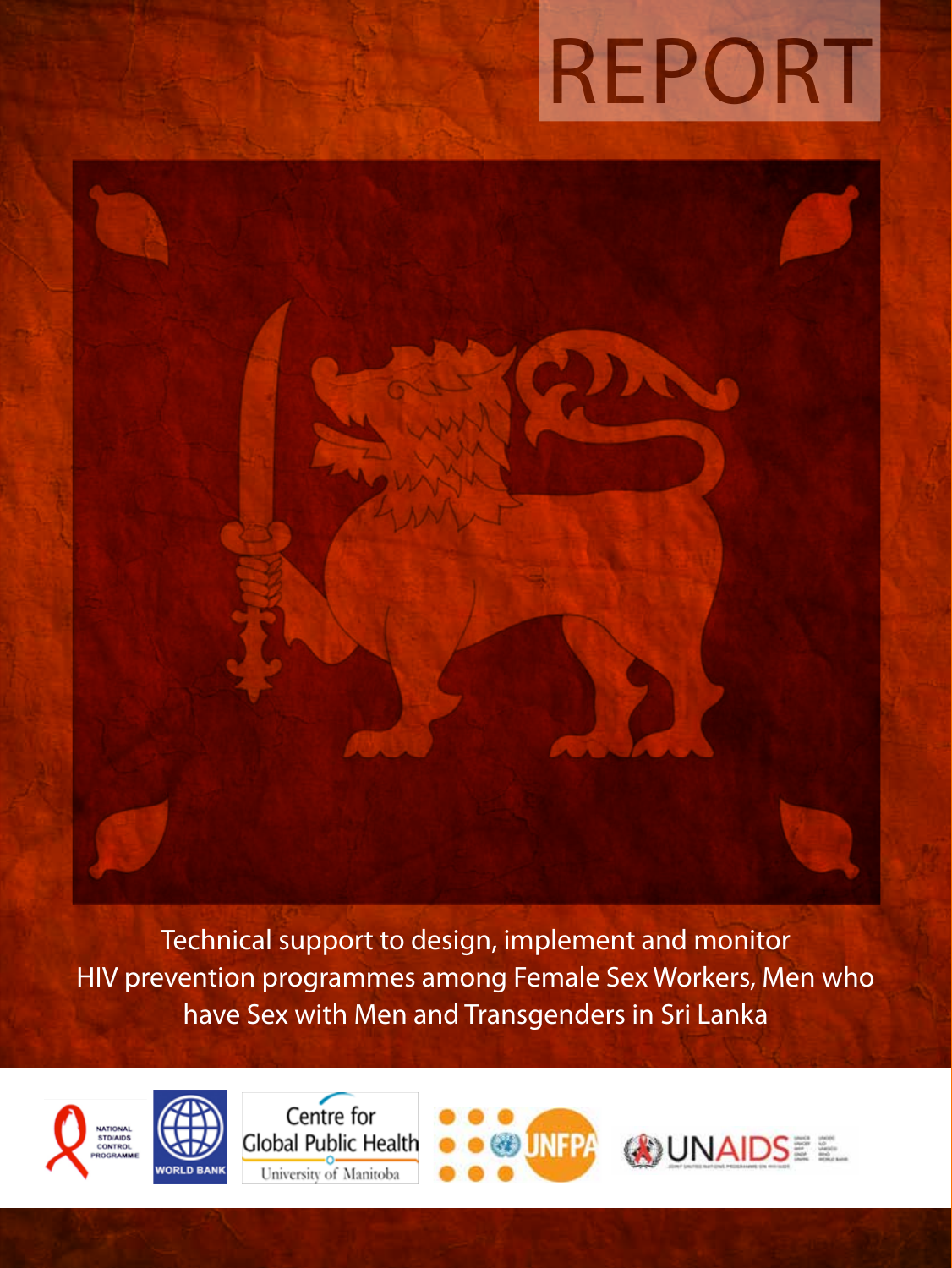Technical support to design, implement and monitor HIV prevention programmes among Female Sex Workers, Men who have Sex with Men and Transgenders in Sri Lanka

A Report

December 2011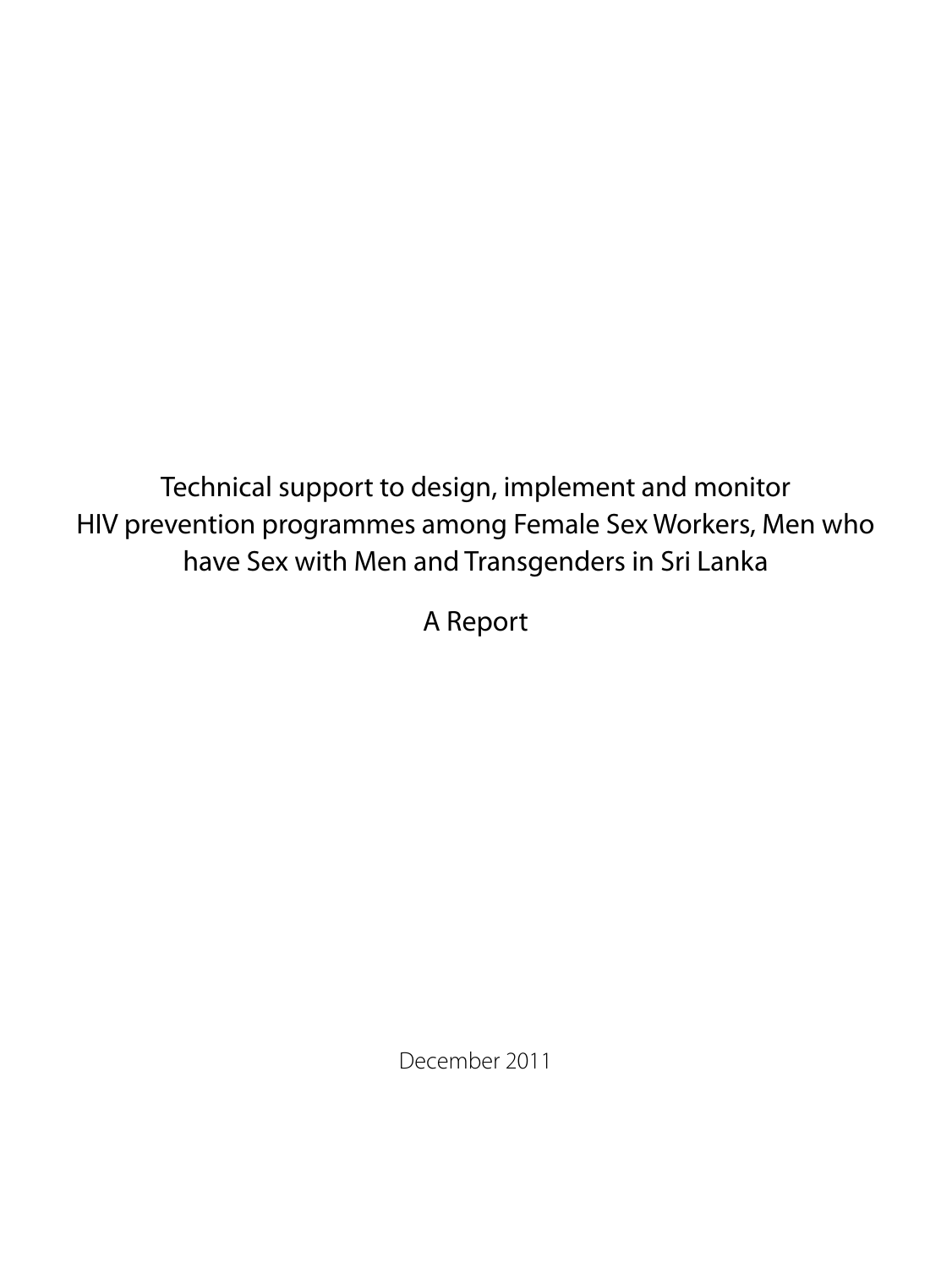| Year of Publication                    |                | 2012                                    |
|----------------------------------------|----------------|-----------------------------------------|
| Copyright                              |                | <b>IHAT</b>                             |
| Layout and Design                      | $\ddot{\cdot}$ | M. B. Suresh Kumar (artwist design lab) |
| Publisher                              | $\ddot{\cdot}$ | India Health Action Trust               |
| UoM and IHAT                           |                |                                         |
| Technical Support Team                 |                | Dr. Faran Emmanuel<br>$\mathcal{L}$     |
|                                        |                | Dr. James Blanchard                     |
|                                        |                | Mr. John Anthony                        |
|                                        |                | Mr. Mohan HL                            |
|                                        |                | Ms. Parinita Bhattacharjee              |
|                                        |                | Mr. Reginald Watts                      |
|                                        |                | Dr. Shajy Isac                          |
|                                        |                | Dr. Srinath M Maddur                    |
|                                        |                | Dr. Stephen Moses                       |
|                                        |                | Ms. Sunitha BJ                          |
|                                        |                | Mr. Suresh Chitrapu                     |
| The writing team included $\therefore$ |                | Mr. John Anthony                        |
|                                        |                | Ms. Parinita Bhattacharjee              |
|                                        |                | Mr. Rajnish Ranjan Prasad               |
|                                        |                |                                         |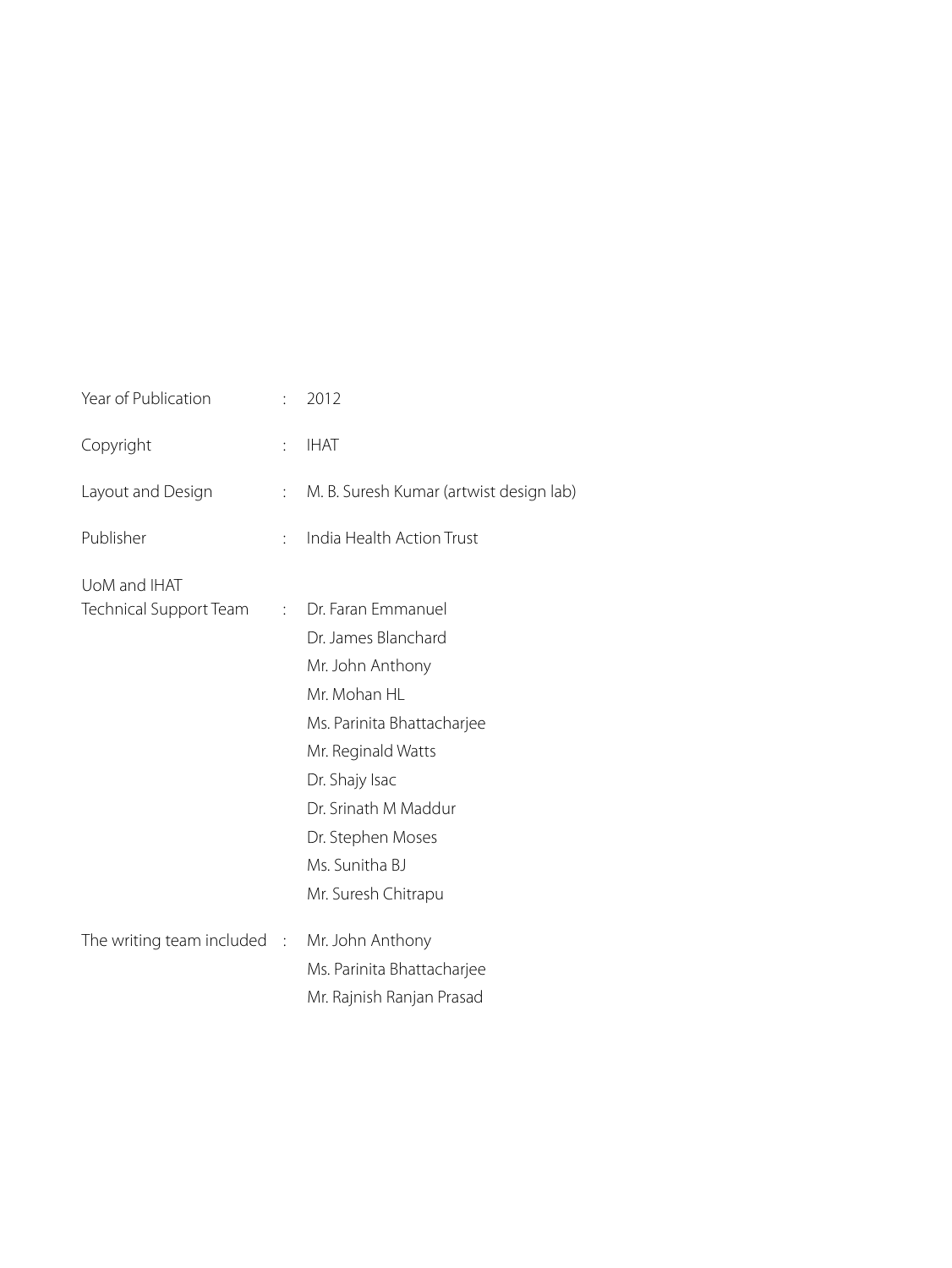### Table of contents

| 1. INTRODUCTION |  |
|-----------------|--|
|                 |  |
|                 |  |
|                 |  |
|                 |  |
|                 |  |
|                 |  |
|                 |  |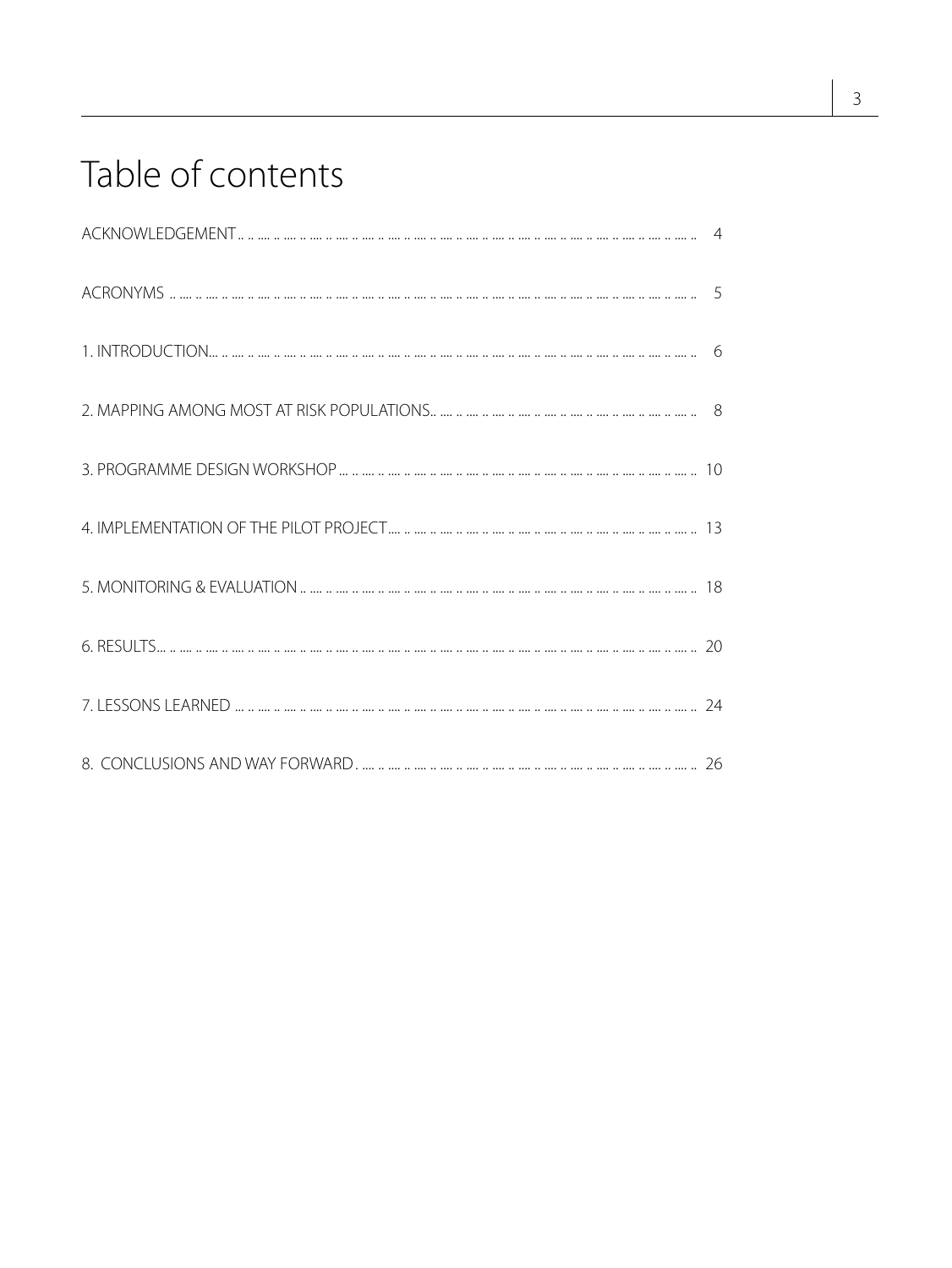### Acknowledgements

The following institutions and individuals have contributed in planning, designing and implementing this initiative: UNFPA, Sri Lanka

| UNAIDS, Sri Lanka                                                                                             |
|---------------------------------------------------------------------------------------------------------------|
| World Bank, Sri Lanka                                                                                         |
| National STD and AIDS-Control Programme, Sri Lanka                                                            |
| Sarvodaya Shramadana Sangamaya                                                                                |
| Companions on a Journey                                                                                       |
| Community Strength Development Foundation                                                                     |
| University of Manitoba                                                                                        |
| India Health Action Trust                                                                                     |
| Karnataka Health Promotion Trust                                                                              |
| Dr. Nimal Edirisinghe, National STD and AIDS Control Programme, Sri Lanka                                     |
| Dr. David Bridger, UNAIDS, Sri Lanka                                                                          |
| Dr. Dayanath Ranatunga, UNAIDS Sri Lanka Dr. Kumari Navaratne, World Bank, Sri Lanka Ms. Revati Chawla, UNFPA |
| Mr. Sherman deRose, Companions on a Journey, Sri Lanka                                                        |
| Mr. Sagara Prasad Palihawadana, Companions on a Journey, Sri Lanka                                            |
| Mr. H. A. Lakshman, Community Strength Development Foundation                                                 |
| Ms. A. M. Chandra Kanthi Abeykoon, Community Strength Development Foundation                                  |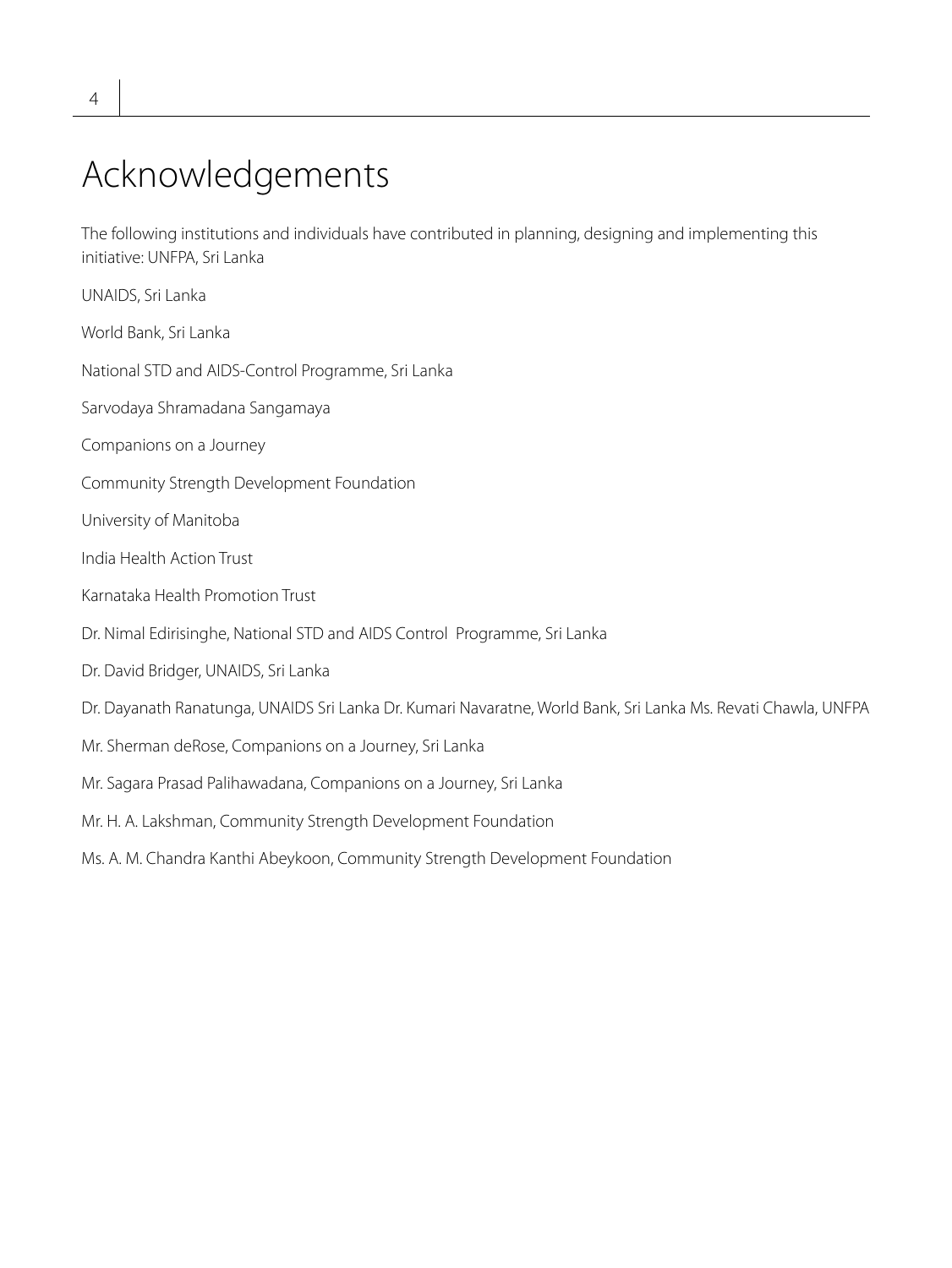### Acronyms

| <b>AIDS</b>   |                              | Acquired Immune Deficiency Syndrome                     |
|---------------|------------------------------|---------------------------------------------------------|
| CBO           | $\overline{\phantom{0}}$     | Community Based Organization                            |
| CoJ           | $\overline{\phantom{0}}$     | Companions on a Journey                                 |
| <b>CSDF</b>   | -                            | Community Strength Development Foundation               |
| CSO           | $\overline{\phantom{a}}$     | Civil Society Organization                              |
| <b>FSW</b>    | $\overline{\phantom{0}}$     | Female Sex Worker                                       |
| <b>GFATM</b>  | $\sim$                       | The Global Fund to Fight AIDS, Tuberculosis and Malaria |
| <b>HIV</b>    | $\sim$                       | Human Immunodeficiency Virus                            |
| <b>HRA</b>    | $\qquad \qquad \blacksquare$ | High Risk Activity                                      |
| <b>HRG</b>    | $\sim$                       | High Risk Group                                         |
| IDU           | $\overline{\phantom{a}}$     | Injecting Drug User                                     |
| MARPs         | $\overline{\phantom{a}}$     | Most at Risk Populations                                |
| MoH           | $\qquad \qquad \blacksquare$ | Ministry of Health                                      |
| <b>MSM</b>    | $\overline{\phantom{m}}$     | Men having sex with men                                 |
| <b>MSW</b>    | $\qquad \qquad -$            | Male Sex Worker                                         |
| <b>NGO</b>    | $\overline{\phantom{a}}$     | Non-Governmental Organization                           |
| NSACP         | $\sim$                       | National STD and AIDS Control Programme (Sri Lanka)     |
| <b>ORW</b>    | $\overline{\phantom{a}}$     | Outreach worker                                         |
| PE            | $\overline{\phantom{0}}$     | Peer Educator                                           |
| STI           |                              | Sexually Transmitted Infection                          |
| SW            |                              | Sex Workers                                             |
| UN            |                              | <b>United Nations</b>                                   |
| <b>UNAIDS</b> | -                            | United Nations Joint Programme on HIV and AIDS          |
| <b>UNFPA</b>  | -                            | United Nations Population Fund                          |
| <b>UoM</b>    | $\overline{\phantom{0}}$     | University of Manitoba                                  |
| <b>WB</b>     |                              | The World Bank                                          |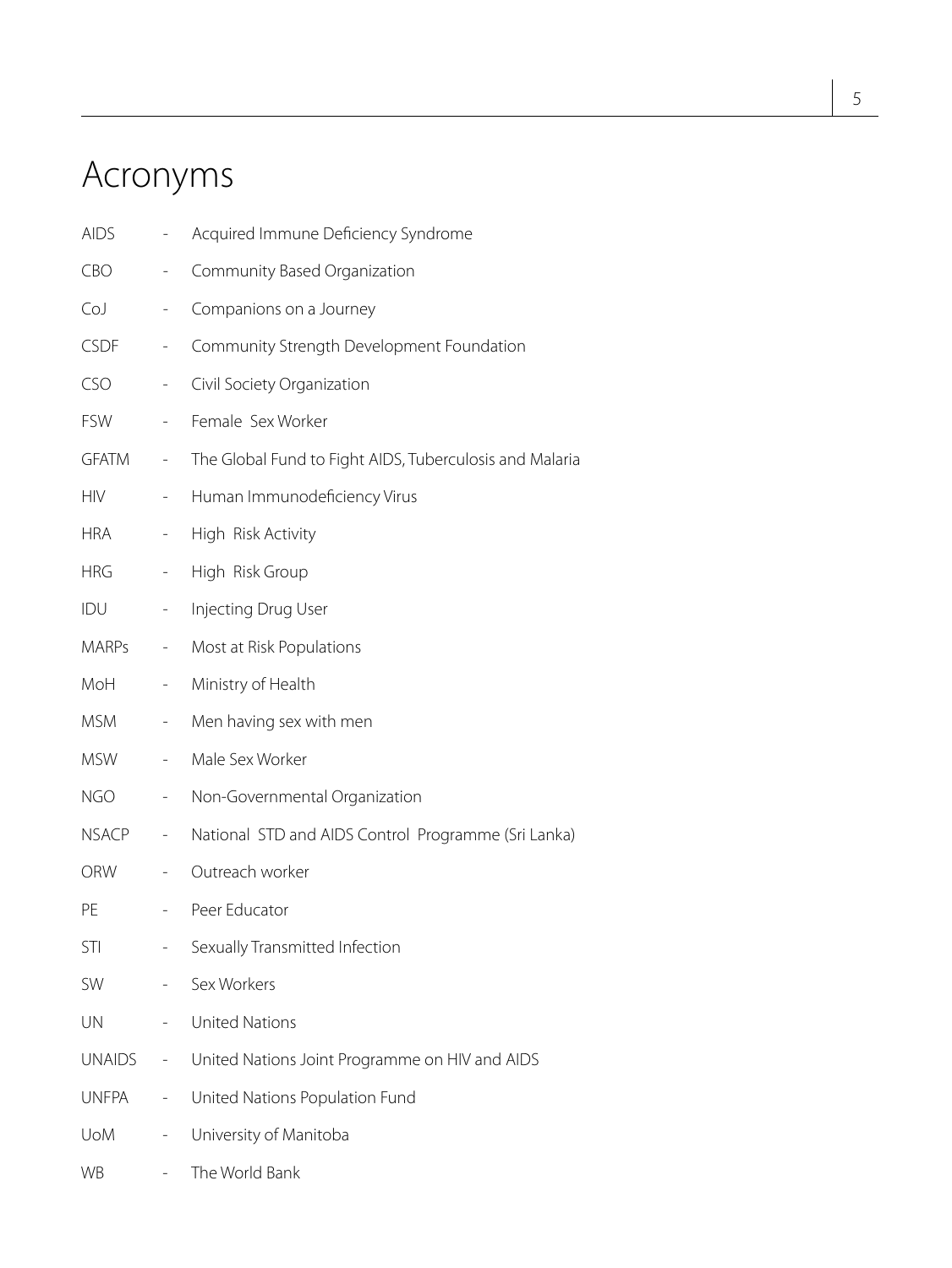### INTRODUCTION 1

Sri Lanka continues to have very low HIV prevalence. The first HIV infection in the country was reported in 1987, and since 2009, a total of 1196 HIV infections and AIDS cases have been cumulatively reported in the country. As per the Report on HIV Estimates and Projections 2009, prepared by the National STD and AIDS Control Programme, HIV prevalence among the adult population is 0.02 percent, and an estimated 3,000 people are living with HIV and AIDS. There has been a steady increase in the number of reported cases over the years, in part due to the increase in HIV testing facilities and the availability of antiretroviral treatment (Figure 1).



#### Figure 1: Reported HIV/AIDS cases by sex - Sri Lanka, 1987-2009

*Source: Report on HIV Estimates and Projections 09*

As per available data, HIV is largely concentrated in urban areas; nearly 60 per cent of reported cases are from the western province. The other most affected provinces are northwestern, central and southern provinces<sup>1</sup>. .

6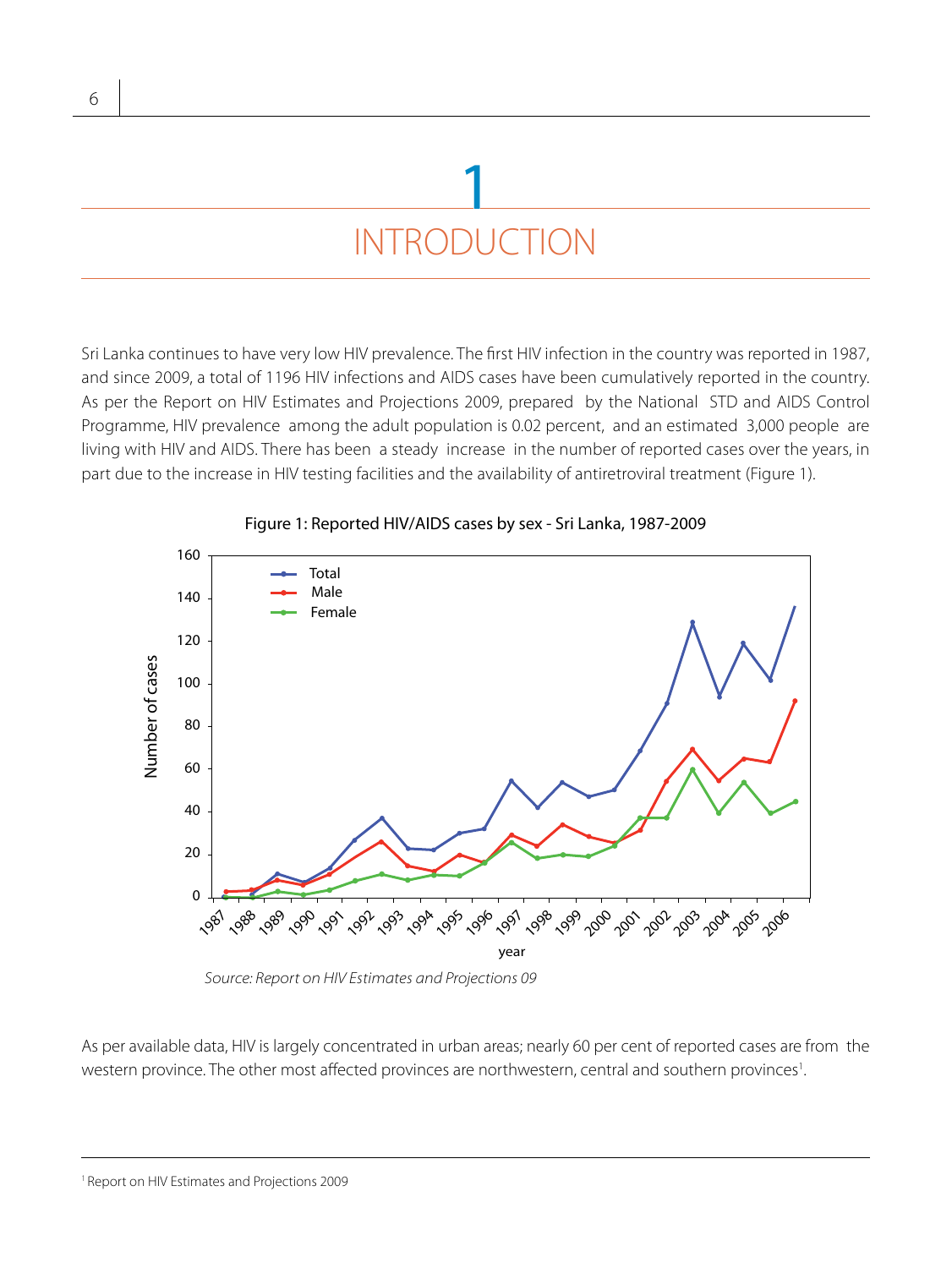#### HIV and AIDS among MARPs

In 2006, the first behavioural surveillance survey (BSS) was conducted among sex workers, men who have sex with men (MSM), factory workers, three-wheel drivers and drug users. Key findings of the BSS were: proportion of men buying commercial sex ranged from 1.1 per cent among factory workers to 12.2 per cent among three wheel drivers and 15.5 per cent among drug users; and 0.8 per cent of factory workers and 5.5 per cent of drug users reported having male-to-male sex in the past year. Consistent condom use varied from a low of 46 per cent among MSM with non-regular partners to 80 per cent among factory workers having sex with commercial sex workers<sup>2</sup>. .

Although HIV surveillance data shows low prevalence among MARPs and suggests an early HIV epidemic phase, the BSS has shown that female sex workers and men who have sex with men practice high risk behaviours, exposing them to the risk of HIV infection. Not only is the presence of MARPs sizeable, the presence of overlapping and concurrent sexual relationships among them may facilitate the spread of HIV to some extent, and change the landscape of a latent epidemic.

#### Modes of transmission of HIV

The main mode of transmission of HIV is unprotected sex between men and women (82.8%). Men who have sex with men (MSM) account for 11.2 per cent of transmission, while mother to child transmission accounts for 5.4 per cent of cases. Transmission through blood and blood products accounts for 0.4 per cent of cases<sup>2</sup>. .

#### Government response to HIV and AIDS

In 1992, the Government of Sri Lanka initiated HIV prevention and control efforts through the National STD and AIDS Control Programme (NSACP) of the Ministry of Healthcare and Nutrition, under the Director-General of Health Services. In addition, the National Blood Transfusion Services (NBTS) and the National Programme for Tuberculosis and Chest Diseases (NPTCCD) strengthened their responses to reduce transmission and prevent further spread of HIV. Services under these initiatives are provided in collaboration with nine Provincial Directors of Health Services and the respective district staff. The NSACP, in collaboration with the Provinces, undertakes HIV prevention activities and provides care and treatment to people living with HIV. In addition, Sri Lanka has a wellestablished HIV sero-surveillance system.

#### Partnership with the University of Manitoba

The World Bank and Government of Sri Lanka invited the University of Manitoba (UOM) to provide technical support for conducting mapping, and later on, to develop two pilot projects in Colombo, Sri Lanka. The mapping was conducted in four districts, and provided quality evidence for designing HIV interventions. A total of 11,683 FSWs were estimated in these four districts, while the estimation for the MSM population was 10,937. The exercise also provided useful information about the places of congregation of FSWs and MSM, and variations on peak days. Postmapping, a pilot intervention was designed and implemented in Colombo for a period of nine months. A program design workshop was organized at Bangalore, India to design the intervention, in active partnership with UNAIDS, UNFPA, the World Bank, the Government of Sri Lanka and local NGOs, namely Companions on a Journey (CoJ) and Community Strength Development Foundation (CSDF). The implementation of the pilot project was undertaken with the support of all the partners and the Government. The focus of the initiative was to develop a model replicable intervention and build the capacity of the local partners to scale up HIV and AIDS interventions in the country.

2 UNGASS Report Sri Lanka, 2008-09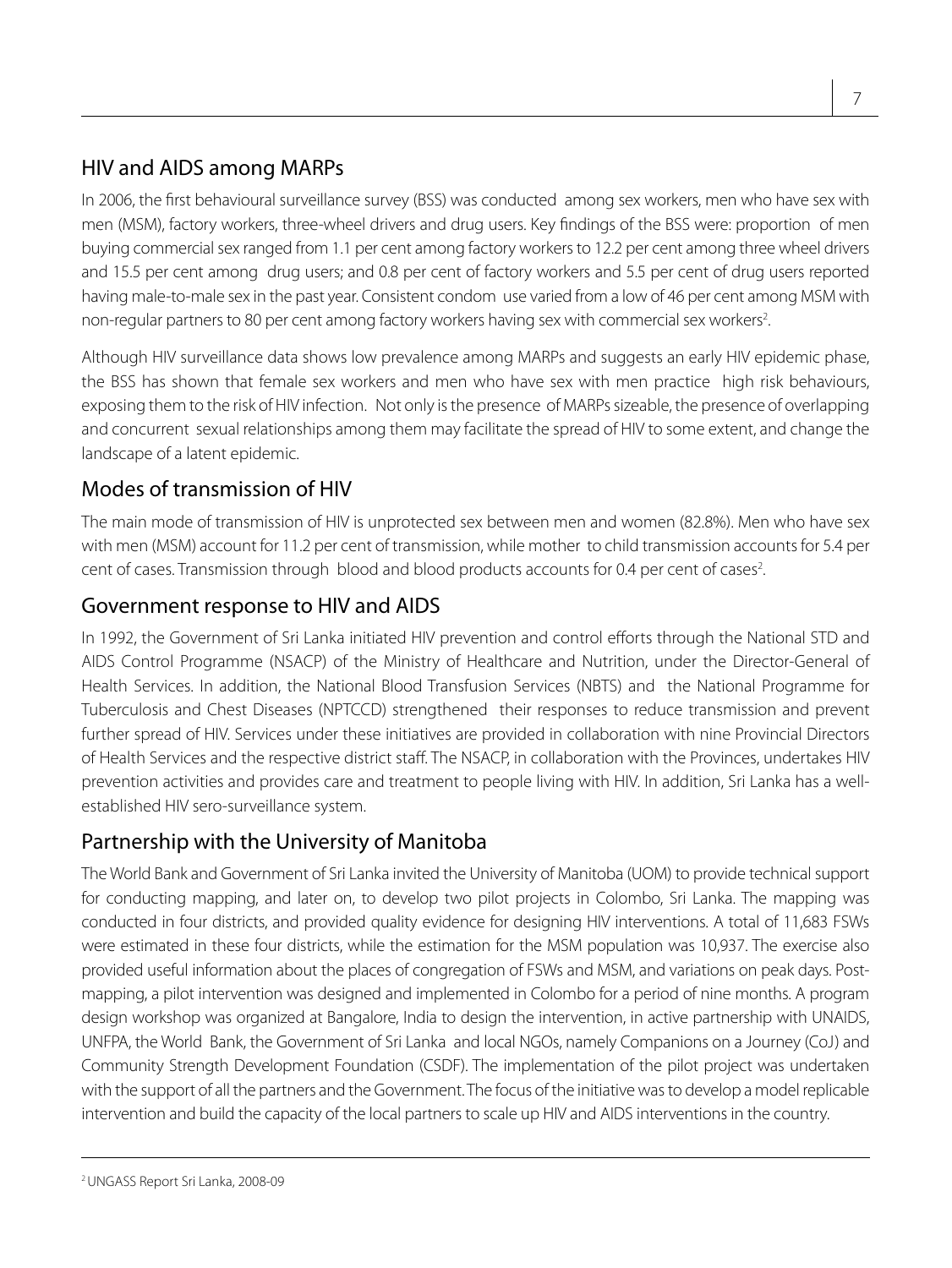### MAPPING AMONG MOST AT RISK POPULATIONS 2

Good quality data is critical to design effective interventions. Mapping of most-at-risk populations was conducted by the National STI and AIDS Control Programme, Ministry of Health care and Nutrition, through financial assistance of the World Bank, UNAIDS and UNFPA. Technical support for the work was provided by the University of Manitoba and the India Health Action Trust.

After reviewing the risk situation in Sri Lanka, the National STD and AIDS Control Programme (NSACP), Ministry of Healthcare and Nutrition, prioritized mapping of populations of female sex workers and men having sex with men. Mapping was initially conducted in two districts, Colombo and Anuradhapura and subsequently scaled up to include Batticaloa and Nuwara Eliya districts. Fieldwork was done by local implementation teams from CSDF, COJ and their partners, with supportive supervision from the NSACP,, and the UoM and IHAT technical team. Analysis of the data was done by the IHAT technical team, and the report was finalised after incorporating comments from all partners.

#### Key findings from mapping

#### *Estimate of FSW population*

|                                                      | Colombo | Anuradhapura | <b>Batticaloa</b> | Nuwara Eliya |
|------------------------------------------------------|---------|--------------|-------------------|--------------|
| Number of Key Informants interviewed (L1)            | 1884    | 725          | 882               | 967          |
| Number of active spots identified                    | 1066    | 311          | 191               | 370          |
| Number of FSW (usual day)                            | 6726    | 873          | 646               | 879          |
| Number of FSW (peak day)                             | 10396   | 1402         | 1016              | 1414         |
| Number of FSW (final, accounting for<br>duplication) | 8332    | 1138         | 880               | 1333         |

- Maximum numbers of FSWs were found in Colombo, followed by the districts of Nuwara Eliya, Anuradhapura and Batticaloa. The number of FSWs on peak days (holidays/weekends) far outnumbered the number of FSWs found on usual days.
- The most prominent typology of FSWs was street-based, in both Colombo (42.5%) and Anuradhapura (64.4%), followed by home based and "shanty/slum" based FSWs. On the other hand, the largest proportion of FSWs (three-quarters) in Batticaloa and Nuwara Eliya were home/shanty based,, and one-quarter were street-based. Lodge- and hotel-based sex work was also reported from all of the districts.
- A significant proportion of FSWs in Colombo (15%) reported operating indirectly as sex workers at various entertainment-providing establishments, such as night clubs, karaoke bars, massage parlours, etc.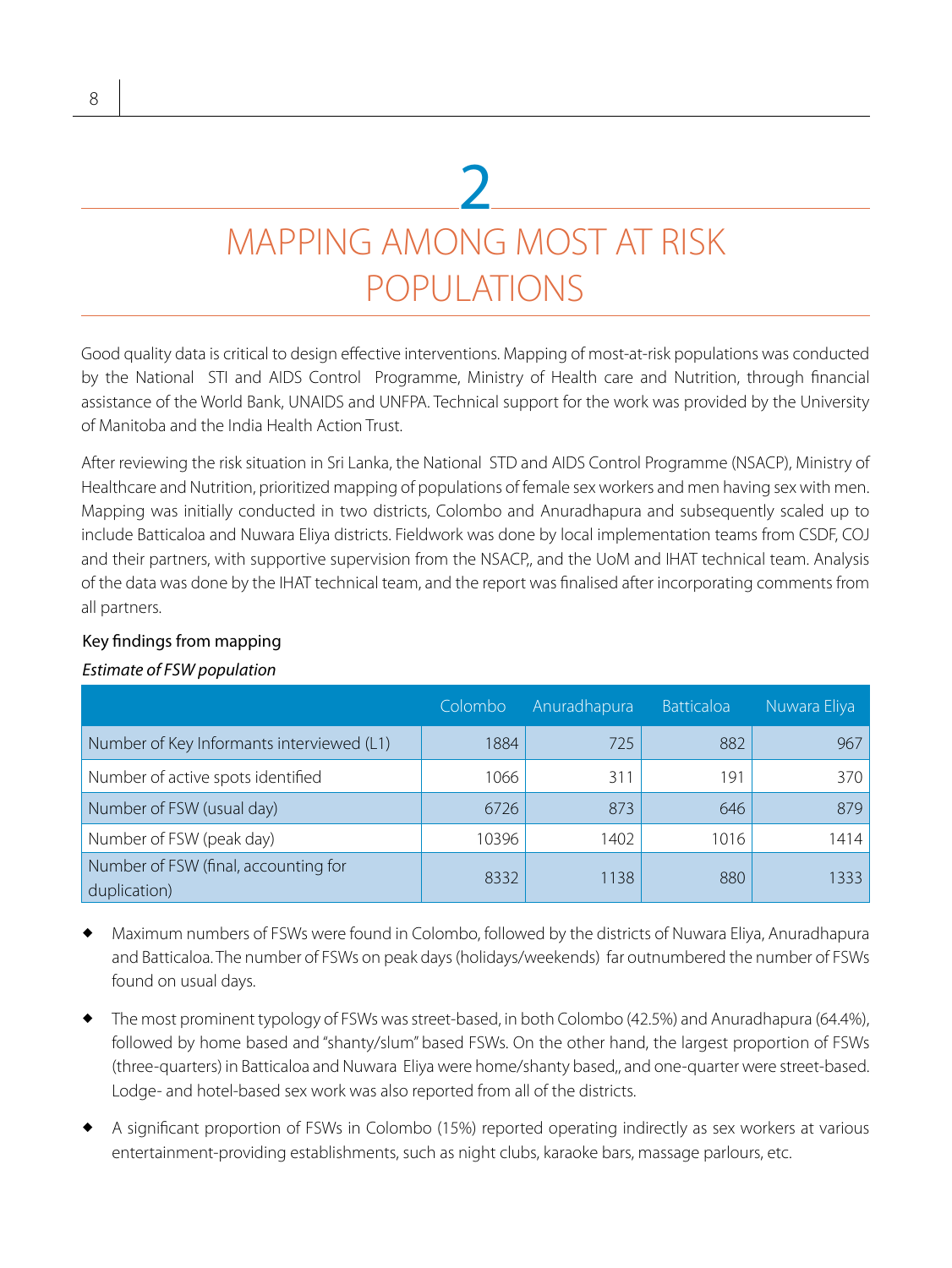#### *Estimate of MSM population*

|                                           | Colombo | Anuradhapura | <b>Batticaloa</b> | Nuwara Eliya |
|-------------------------------------------|---------|--------------|-------------------|--------------|
| Number of Key Informants interviewed (L1) | 2057    | 834          | 506               | 947          |
| Number of hot spots/pick up points        | 652     |              | 95                | 122          |
| Number of MSM (usual day)                 | 6015    | 569          | 430               | 587          |
| Number of MSM (peak day)                  | 8846    | 729          | 571               | 1008         |

- A total of 10,936 (range 9,244 to 12,623) MSM were estimated from 946 spots (pick-up points) from the four study districts. The estimated number of MSM differed significantly on a usual day and on a peak day, e.g., weekends or public holidays. On average, the number of MSM on a peak day was approximately 50 per cent higher than those on a usual day.
- Nearly half of the MSM were categorized as "gay men", followed by Nachchis (33%) and male sex workers (17%). A very small proportion of the MSM were beach boys in Colombo (2%). (Nachchis are effeminate men who have sex with other men. They also operate as MSWs, and pick up clients from various cruising points. In addition to having clients, they often have regular male sex partners, with whom sexual activity takes place without financial transactions.

Based on the mapping, using a regression model approach, it was estimated that there are approximately 41,000 FSWs and 32,000 MSM in the country<sup>3</sup>. .

The complete mapping report is available from the NSACP, UNAIDS, UNFPA and the World Bank.

"The mapping was very useful and the experience from it will come handy for conducting mapping under  $GFATM - 9$ ".

Dr. G. Weerasinghe, NSACP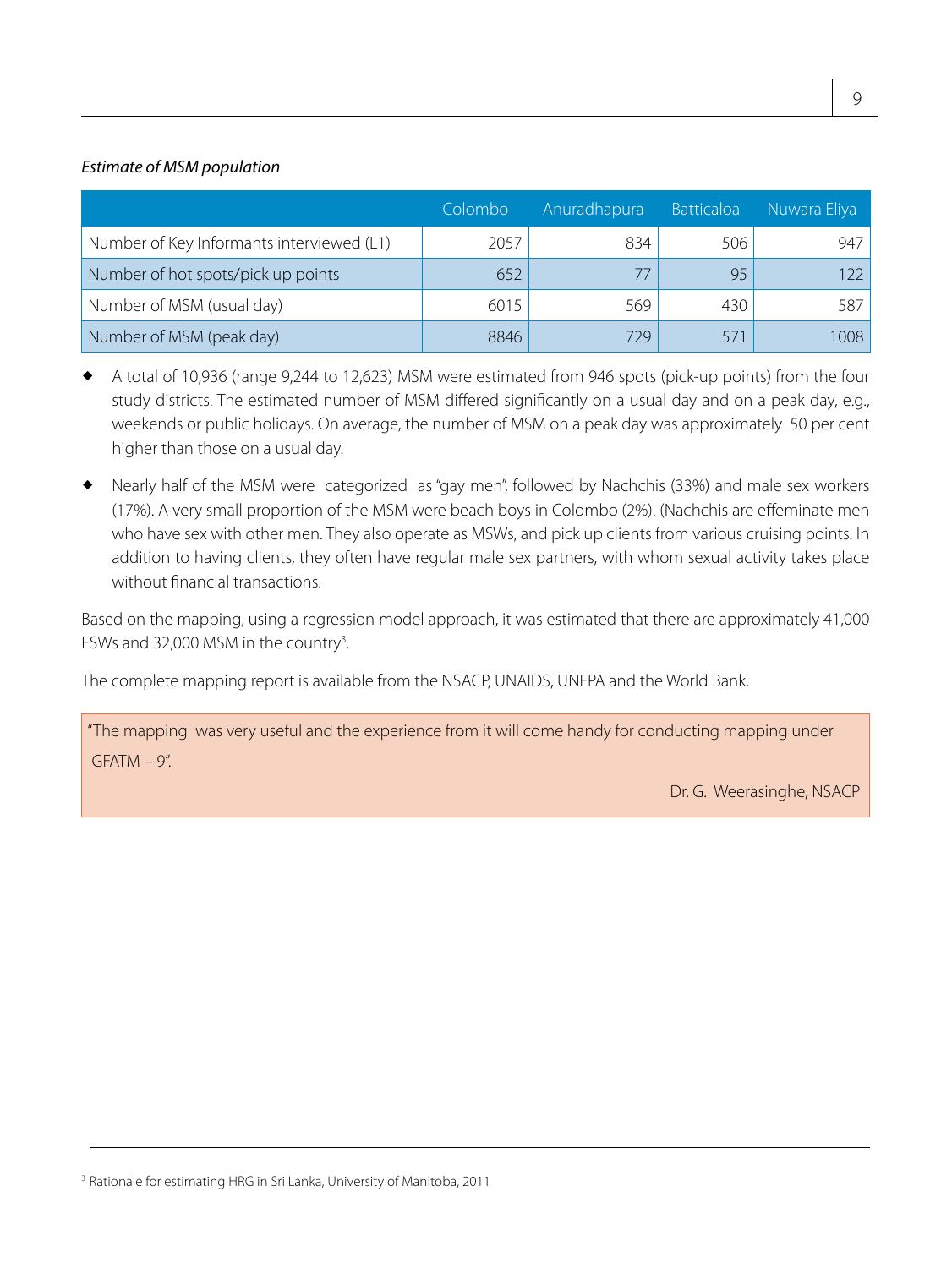# 3

### PROGRAMME DESIGN WORKSHOP

After the mapping exercise, a five-day workshop was organized at Bangalore, India, from 7th to 10th December 2010, to provide exposure to MARP-related interventions and to design a pilot project for HIV prevention among FSWs and MSMs in Colombo. The workshop was participatory and focused on making participants understand the processes involved in planning such interventions.

The programme design workshop included the following components:

#### 3.1 Defining a basic design of the interventions

Participants were oriented on the design of the interventions. Key components of the interventions were outlined:

(i) outreach and communication, which includes the use of micro-planning tools for service delivery and interpersonal communication for sustainable behaviour change; (ii) referral for STI and HIV testing services; (iii) condom distribution; and (iv) advocacy for creating an enabling environment.

#### 3.2 Using mapping data to select intervention sites

Based on the mapping exercise, availability of HRGs, and discussion with different stakeholders, the following areas were selected for pilot interventions:

For interventions with female sex workers - Colombo: With an estimate of 1224 FSW in 130 spots, Dehiwala was selected as the intervention site for FSWs. Since the existing CSDF programme was already covering 2500 FSWs in Colombo (30% of the total estimated FSWs), it was decided that the proposed project would increase the coverage to 44 per cent of the total estimated female sex workers in Colombo.

For interventions with men having sex with men - Colombo: With an estimate of 1185 MSM in 91 spots, District 2A was selected as the intervention site for MSM. Since the existing CoJ programme was already covering 150 MSM in Colombo (2% of all estimated MSM), it was determined that the proposed project would increase the coverage to 14% of estimated MSM in Colombo.

#### 3.3 Designing an Outreach Plan (including services and condoms)

After finalizing the geographical areas to be covered and target to be achieved, the next step was to design an outreach plan. The outreach plan was developed using the following steps:

Step 1: Developing sites - The intervention team made a physical map of the selected districts and plotted the spots identified during the mapping.

Step 2: Developing a site-based outreach plan - The team working with MSM listed the number of Nachchis, male sex workers (MSW ) and MSM who solicit in each identified spot. They also indicated whether the site was a soliciting site or sex site. This exercise helped participants profile the sites better. The team also decided to recruit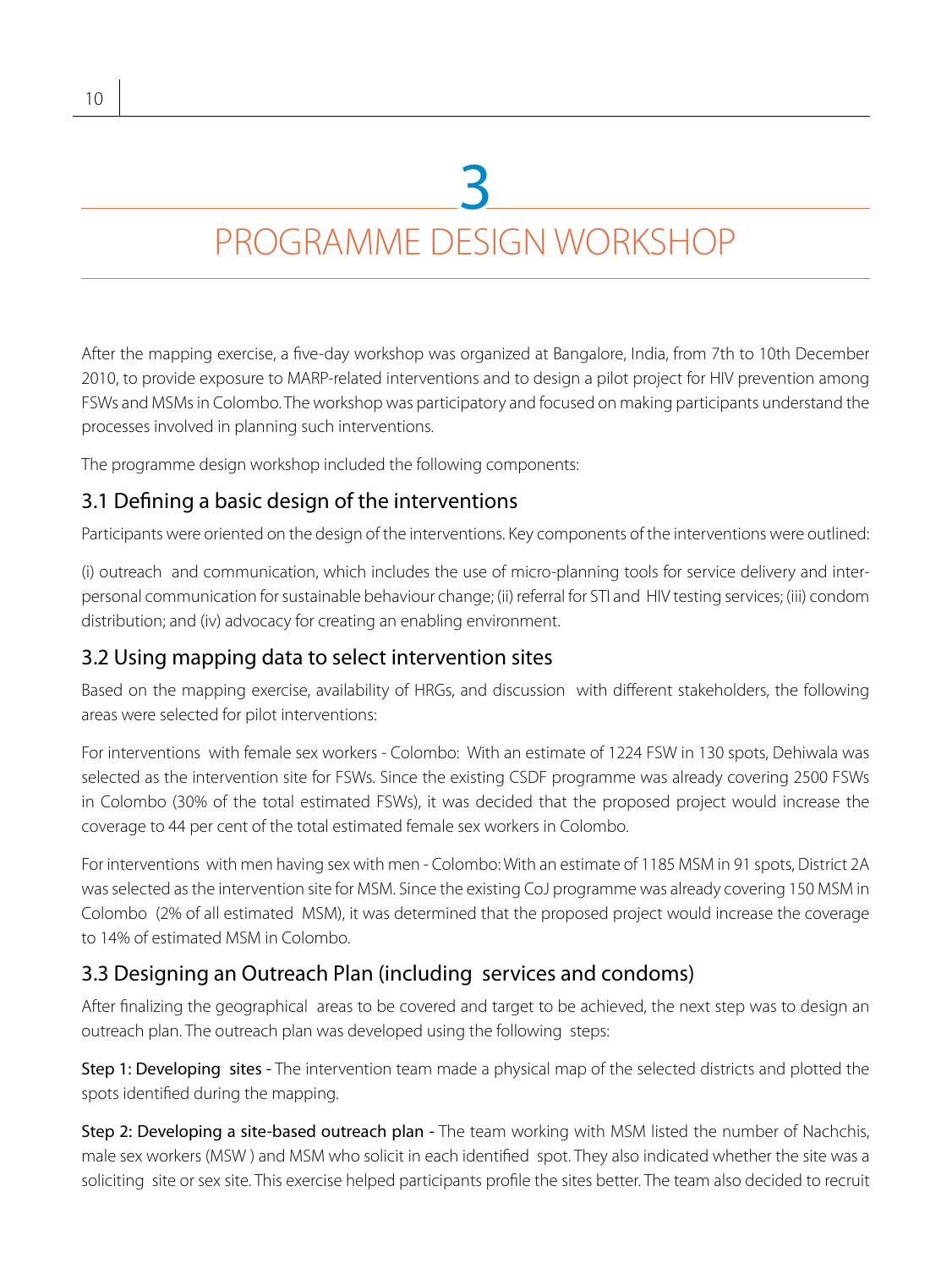two peers (1 Nachchi and 1 MSM) from the Old Bus Stand site, one MSW from the New Bus Stand site and one MSM from Puttalam. The site was further analysed to design linkages to services and condoms. The team working with FSWs undertook a similar exercise. In that exercise, instead of sexual identities, typology of sex work was used as basis for planning and selecting peers.

Step 3: Network breaking - Building rapport with the community is necessary for effectively implementing the programme. It was decided that this would be done through 'network breaking'. The initial focus of the initiative has to be on building rapport with the community and gaining their acceptance.

Step 4: Establishing an office, a DIC and recruiting staff – a Drop-In-Centre (DIC) provides safe space, helps in mobilizing community and provides basic services. It was decided that community's help would be taken to identify a convenient place for a DIC. The staff requirement and time line for recruiting key personnel for the project were also decided.

Step 5: Social mapping and micro-planning - It was decided that once the key personnel were identified and an office was established, the teams should go to each of the sites and conduct social mapping. Some of the key tools to be used for social mapping are: site load mapping, spot/site analysis, contact mapping, and peer plan.

Step 6: Hiring peers - Participants were given an orientation to the process of hiring peers. While hiring peers, it was suggested to keep in mind that they represent various sites, typologies / sexual identities and social networks. Training of peers in conducting outreach activities was also discussed.

Step 7: Conducting outreach using both site and population level micro plans - Participants were informed on how peers would develop microplans based on the risk and vulnerability profile of all the MARPs in their line list. Direct distribution and demonstration of condoms by peers was also discussed as part of outreach. Participants were made aware of the importance of establishing condom depots at sex work sites and providing referral to services.

#### 3.4 Enabling Environment

Participants discussed the need for creating an enabling environment. The team shared barriers to an enabling environment in Sri Lanka, and developed plans to address them.

#### 3.5 Capacity Building

The capacity building needs of the personnel, based on their roles and responsibilities, were discussed. It was decided that during the pilot project, three sets of training would be conducted in the following areas

- **Training 1:** would include project staff and community guides. Training would serve to induct them into the project. Topics of training would include: skills for social mapping; selection of peers; supervision; and reporting.
- Training 2: would focus on project staff and peers to train them on communication skills, micro planning and reporting.
- **Training 3:** would focus on project staff and peers, and train them on legal rights and developing a crisis management system.

An additional workshop was also planned for field teams at Colombo, to develop basic inter-personal communication (IPC) materials, to be used by the peers and outreach workers to communicate key messages to the community.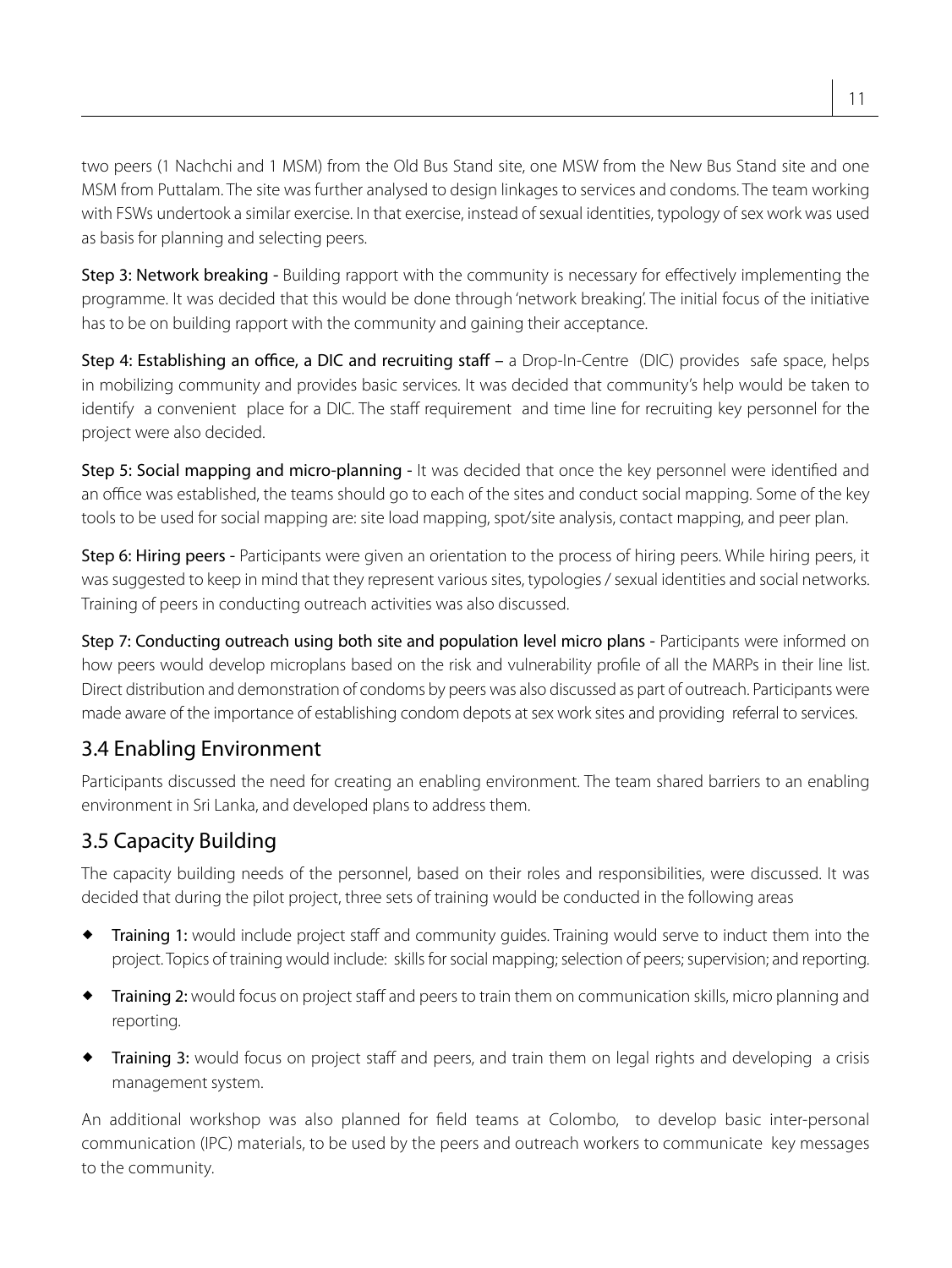#### 3.6 Monitoring & Evaluation

Participants discussed the need for establishing an individualized tracking system. Monitoring tools and reporting formats were discussed and agreed upon.

At the end of the workshop, outputs from the pilot project were listed. These outputs were expected to support the Primary Recipients of the GFATM-Round 9 to scale up their programme:

- $\bullet$  Documentation of scale-up strategy
- Social planning / micro planning tools
- Inter-personal communication materials for outreach and peer educators
- Monitoring & Evaluation Framework
- **Three training modules**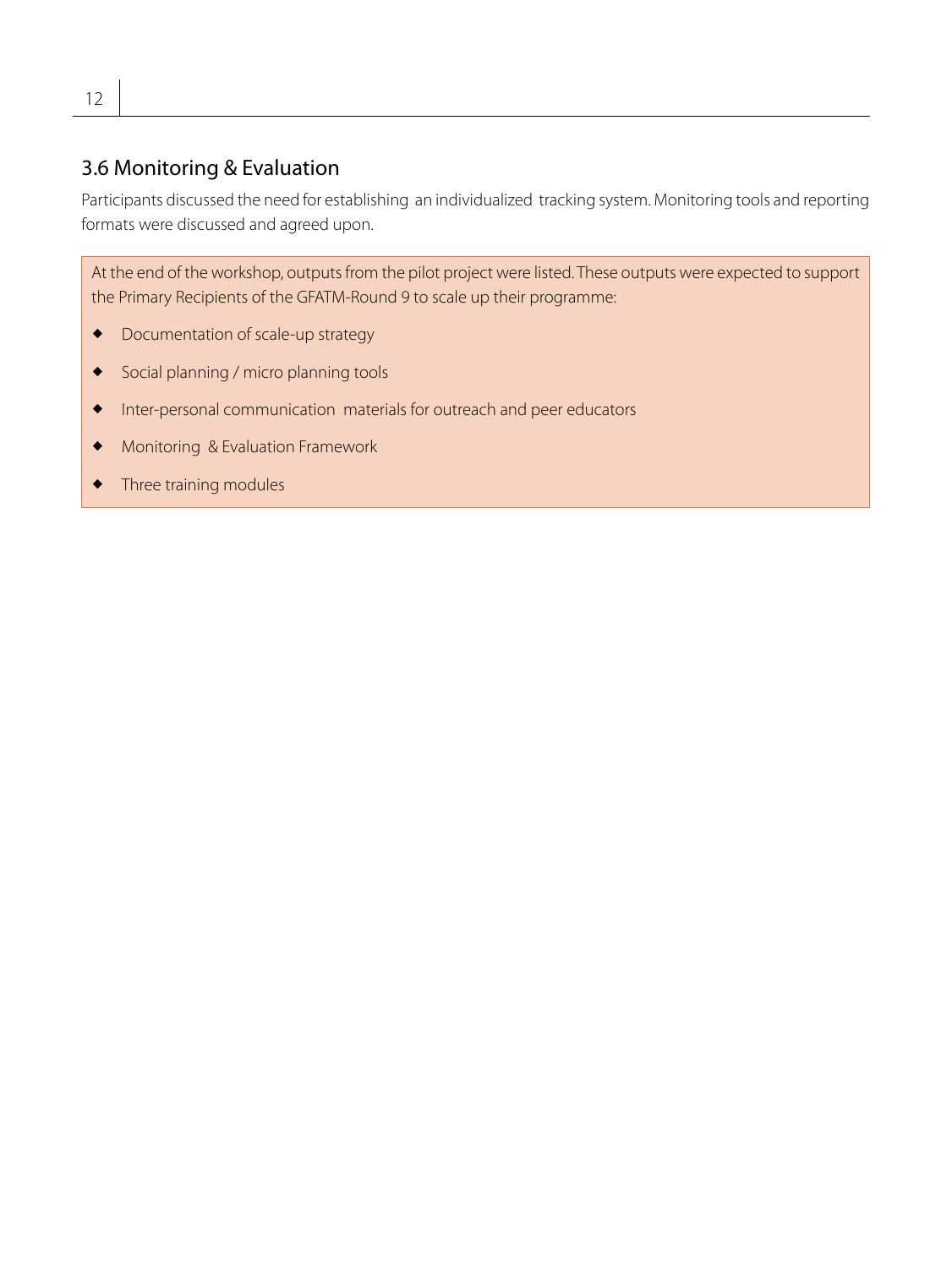4

### IMPLEMENTATION OF THE PILOT PROJECT

#### 4.1. Formation of steering committee

To oversee the implementation of this pilot initiative and coordinate among different partners, a Steering Committee was formed. The committee included representatives from the UoM, UN, World Bank, Ministry of Health and the police department. The committee met about four times during the course of the project and made several crucial decisions.

#### 4.2. Contracting the NGOs

Community Strength Development Foundation (CSDF) was selected to implement the pilot initiative among FSWs, and Companion on Journey (COJ) was selected to implement the initiative among MSM. Both the NGOs were endorsed by the UN agencies involved to implement the pilot project. Both NGOs have local presence in Colombo and have been involved in programme implementation and advocacy activities with the FSW and MSM communities in the city. The UN agencies conducted an initial assessment of the NGOs to understand their statutory systems and compliances.

#### 4.3. Recruitment of staff

The first task under the initiative was to recruit staff and orient them to the project. UNFPA supported CSDF and COJ in recruitment and induction of staff. Area coordinators, outreach staff and counsellors were selected on the basis of their experience, knowledge and skills. Peer educators were selected on the basis of their knowledge about area and acceptability among community members. Appointment letters and terms of reference were given to all hired staff by their respective NGOs.

#### 4.4. Capacity building of staff

Capacity building of staff was given a lot of emphasis by UoM/IHAT. While building capacity of staff, the long-term needs of HIV and AIDS programming in Sri Lanka were considered. During the project, two key strategies were used in building capacity of the project team:

- Training, including class room instructions and field practice
- Field-level mentoring, hand-holding and problem solving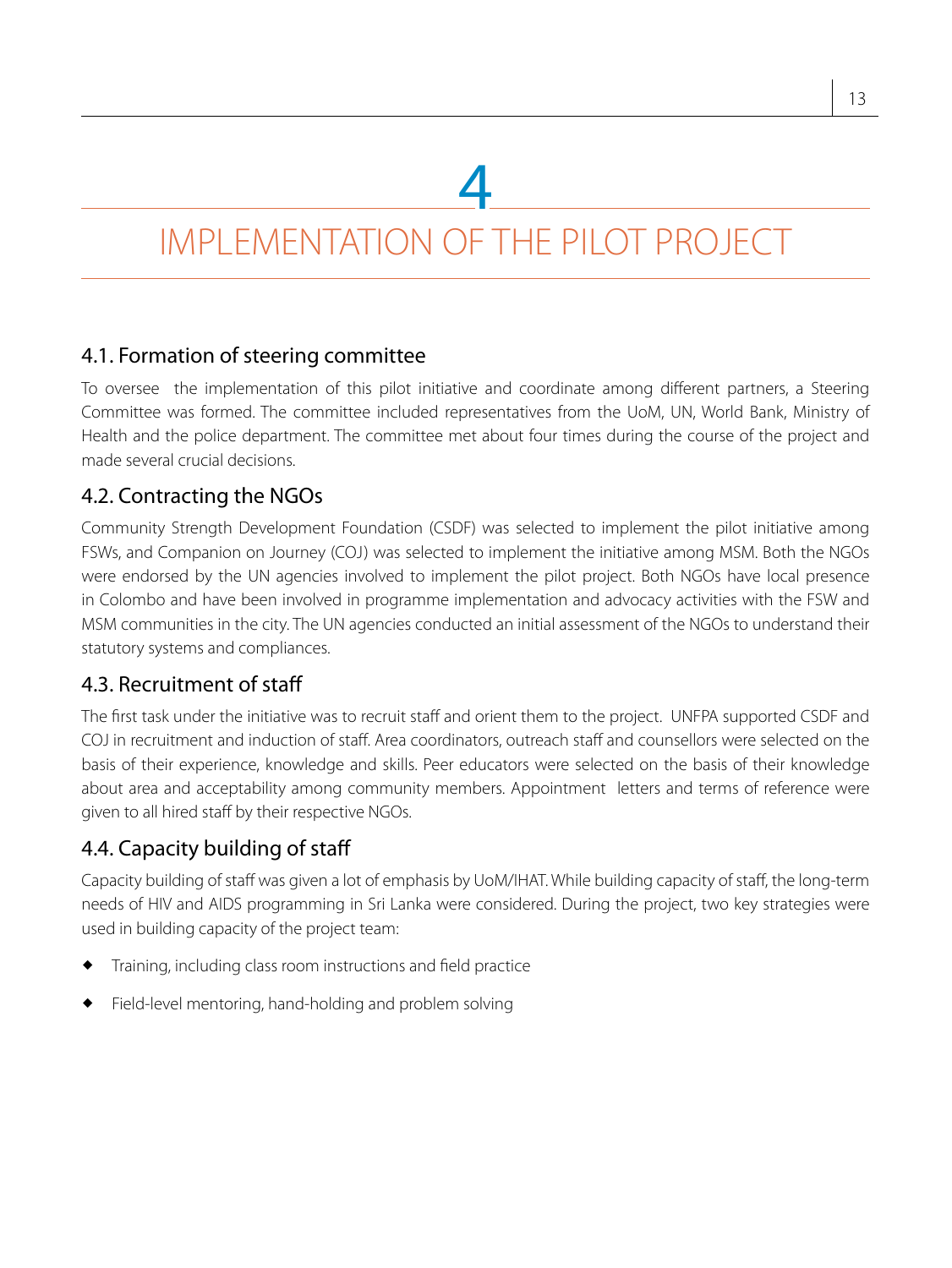#### Training programmes under the pilot initiative

Development of IPC materials - A three-day workshop was held from 8th to 10th March at the Chintana Training Centre, Nainamadama, Sri Lanka. The workshop brought together members of the FSW and MSM communities, along with technical experts and artists under one roof, to collectively develop behaviour change materials for different target groups. During the workshop, participants identified target groups, different materials, and their behavioural and communication objectives.

Training on micro planning, outreach and services - The objective of this training was to orient participants on different micro-planning tools and their use in outreach and service planning. The following tools were elaborated upon – Outreach, Site Load Mapping, Site Analysis, Contact Mapping and Peer Plans.

Training on communication skills - The participants were oriented on the importance of communication for bringing about changes in behaviour, different forms of communication, and barriers to communication. Participants were also trained on strategies for improving communication skills and using non-verbal signs for effective communication.

Training on counselling skills - Participants were taken through the objectives and importance of counselling. They were trained on counselling skills and provided with exercises to help them improve their counselling skills.

Training on reporting and monitoring - This training was focused on making participants understand the need for a strong M&E system and its key elements. Different indicators and formats used for measuring the progress of the programme were also detailed. Roles & responsibilities of each staff member were clarified. Participants also practiced filling in different monitoring formats, and their questions were addressed.

In response to a request from various governmental and non-governmental stakeholders, a total of 7 training modules were developed by UNFPA and UNAIDS Sri Lanka, with technical assistance from the University of Manitoba and India Health Action Trust team. All modules were field-tested with the teams of CoJ and CSDF engaged in implementing the pilot project.

#### Select reflections from training programmes

"The capacity building of female sex workers and MSM is very useful as a precursor to the implementation of HIV prevention under GFATM".

Dr K. A. M. Ariyaratne, NSACP

"The communication materials development workshop was very good and there was buy-in from the community".

Dr. G. Weerasinghe, NSACP

"Mapping training helped the organization to build its skills in the area. It also contributed in improving the social standing of the organization. CSDF was selected as a sub-recipient for the GFATM project because of its experience".

Mr. H. A. Lakshman, CSDF

"Some PEs have developed into ORWs due to the capacity building support provided".

Mr. H. A. Lakshman, CSDF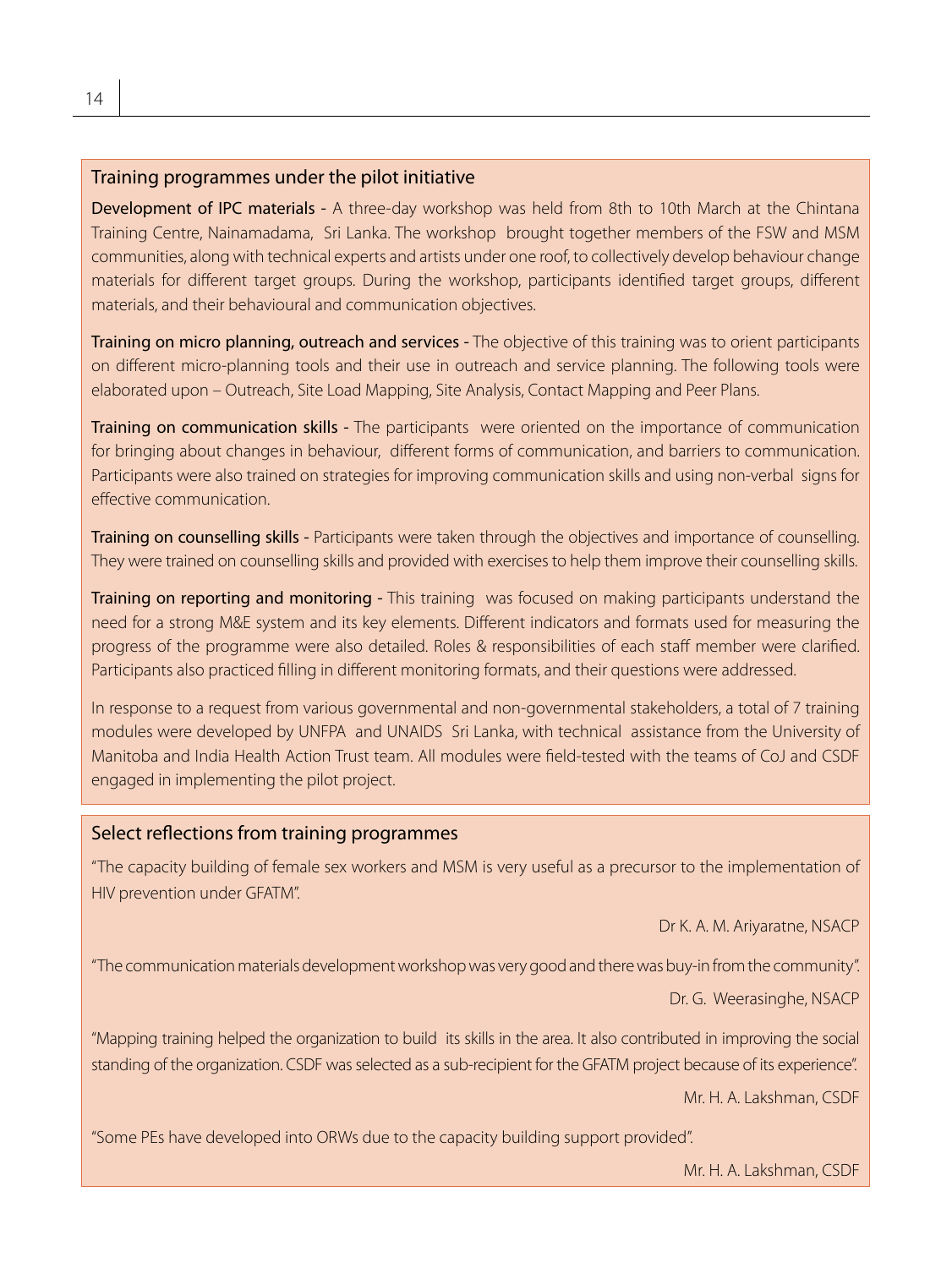#### 4.5. Validation and finalization of sites

The first step in the planning process was to validate the sites selected for implementation of pilot initiatives. The outreach teams visited all the selected sites for intervention to validate the sites. Visiting the sites helped the outreach teams to understand the location of the venues and soliciting spots. The team updated the list of sites as per the changes observed.

#### 4.6. Development of microplans for outreach

After detailed validation of each site, outreach teams developed outreach microplans using various tools:

Participatory Site Load Map - This tool enabled outreach teams to understand the sex worker load in different sites and determine the gap between estimates, unique contacts and regular contacts. Site maps were created for a given site for a day, a week and a month, and then compared with unique contacts and regular contacts at those sites.



*Picture 1: Map developed by MSM-T peers of CoJ, March 2011*

Site Analysis Tool - This tool helped outreach teams to compile and analyze information collected during mapping for each site in their project areas. Site analysis facilitated outreach to a maximum number of sex workers while being responsive to differences in client volume, typology of sex workers, age of sex workers, time of operation, and frequency of operation. It enabled outreach teams to plan their outreach directly to sex workers, or through the sex work circuit. It also enabled prioritization of outreach based on volume of sex work for individuals, or at specific locations (sex work and soliciting sites); or time of day, or season, or special events such as festivals, market days. Shown\ below is the picture depicting site analysis prepared by CSDF.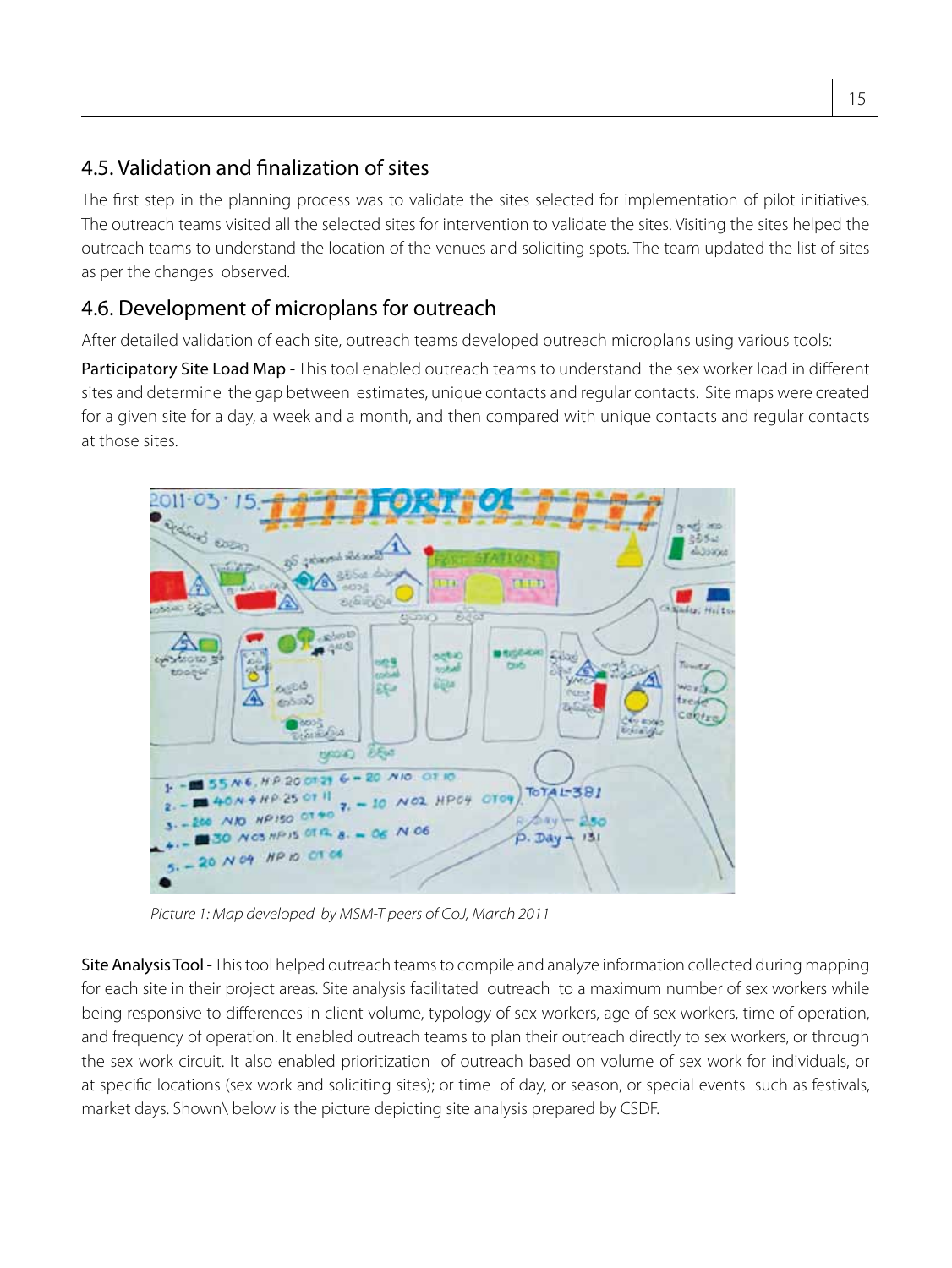

*Picture 2: Site Analysis prepared by CSDF*

Contact Mapping: This tool helped peers to map the contacts that they have among most-at-risk-populations at each site, understand who the contacts are, analyze their needs, and plan for outreach. The tool also helped peers to compare their contacts with each other.

Peer plans: This tool helped peers to plan outreach on the appropriate day, time, and place, based on the volume of sex work and typology of each sex worker. It also helped peers to understand the relative risk and vulnerability of each of her/ his contacts and plan outreach accordingly. Given below is the peer plan prepared by a peer educator in which she listed the sites where she operates:

|                                                               | متحت                        |                                 |
|---------------------------------------------------------------|-----------------------------|---------------------------------|
| $-20.9$<br>61718                                              | おふむ<br>2 อาร์ชวดอัตว์       | $12 (28 - 50005)$               |
| $= 12\sqrt{600 - 3 \ln 100}$<br>-breakdy<br>கித்தை            | 3 5 et mo                   | esp, tran<br>4.7.7              |
| 10000<br><b>BoastB</b><br>250,6357<br><b>AD and usy</b><br>28 | 4.856500                    | $+0$<br>84.4.4<br>35            |
| துச்சி கைக்டு<br>24<br>60<br>5.0                              | 2 කුසියොසි                  | 50                              |
| معاقبهم<br>goGo<br>100<br>2.5                                 | $\mathcal{L}_{\mathcal{L}}$ |                                 |
| 50<br>oce sho                                                 | நிலை மேதி                   |                                 |
| ecosoe<br>ರಾಂಧಿಯ                                              | -ಕ್ರಿಕೆ ಕಾಂ                 | $(1)$ = $(A, q, m)$             |
| රිජිකා<br>20 GB<br><b>මෙයිනු කුගු</b>                         | ೧೮೮೧                        | (Youngay, 1999)<br>125<br>25.   |
| 75<br>あるとず                                                    | ಕನ್ನಡ ಕಾಂ                   | 75<br>a.s                       |
| <b>Cambro</b><br>card Cres<br>$185 +$                         | အိဳးသာ<br>556               | 150                             |
| cog at watt                                                   |                             |                                 |
| 8-0000                                                        | 21 (est 10-mars) Tota-2740  |                                 |
| திக்கி சேதி<br>11 75( 2)                                      |                             | codera cico<br>awa Errad tahoha |
| 889                                                           |                             | BR STOP<br><b>CONTRACTOR</b>    |

*Picture 3: Peer plan prepared by a peer educator*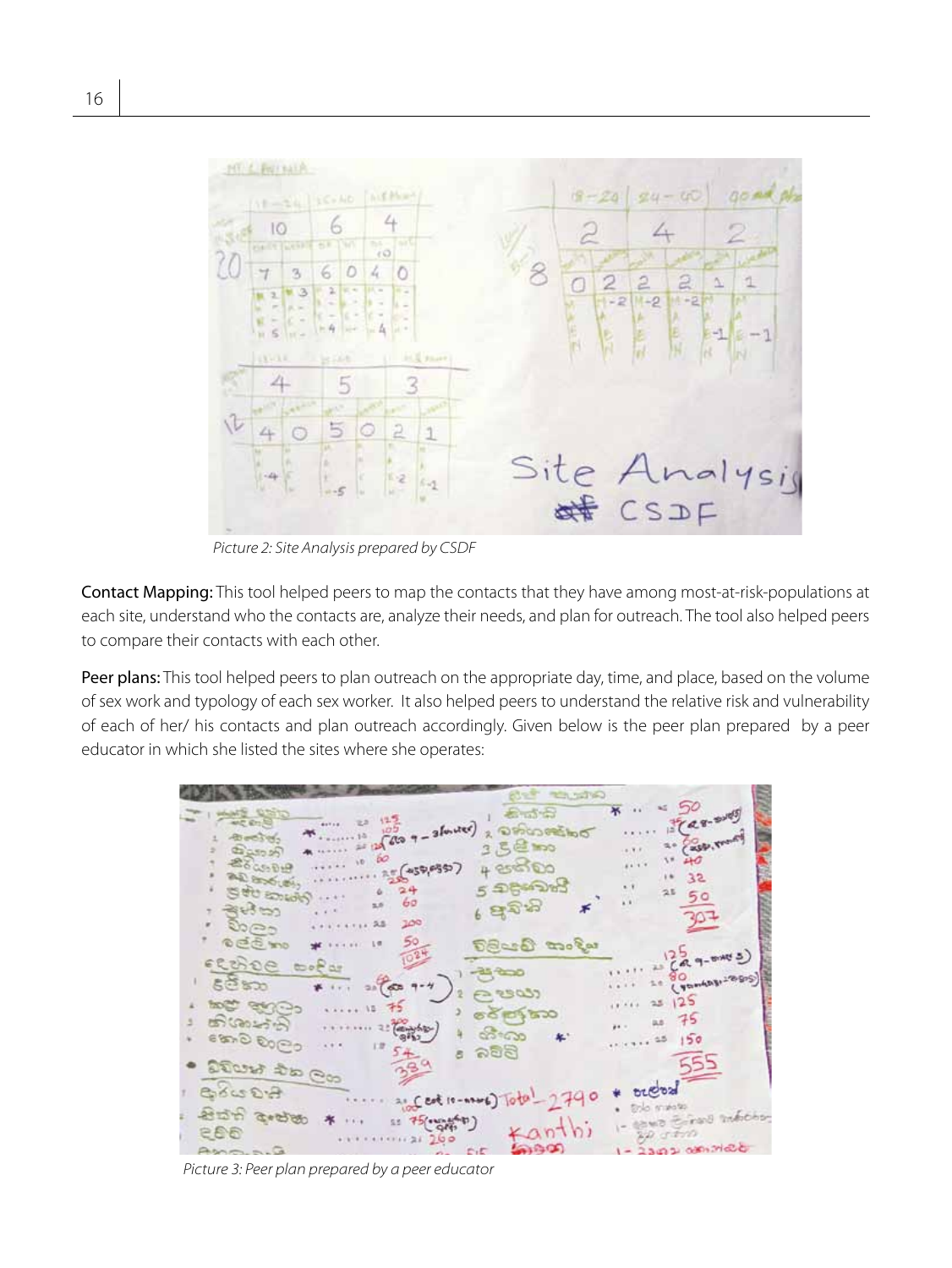These tools helped the outreach team in micro-planning, based on the need of the site and the need of the populations in the site, focusing on priority sites. Sites with higher number of sex workers were planned to be visited more often that than the others. Site-based peer plans were developed by each peer educator for the sites and community he or she worked with. This tool helped peers to plan their outreach at the appropriate time, day and place. It also helped the peers understand the relative risk of each individual that they reached out to, and to arrive at realistic achievement targets for a peer in relation to the prevention commodities that he / she would have to give to each of the HRGs every week / month. Micro-plans were developed for each site selected for the interventions.

"Micro planning is very important for program implementation in any area".

Mr. H. A. Lakshman, CSDF

#### 4.7. Setting up DICs

Although the DIC was considered as a key strategy to community mobilisation, the high cost of rentals in Colombo made it very challenging to find a DIC. A DIC was finally found in the month of May by CSDF.

#### 4.8. Implementation of the plan

Outreach workers visited the selected sites and met with community members as per the plan. The initial focus was on building rapport with the community members. Once rapport was built, the outreach workers registered the community members with the project. Peer educators ensured that community members were provided with information, referred to STI clinics, and given condoms and lubes.

#### 4.9. Monitoring

Good monitoring systems were developed for this programme. All programme staff were trained on the monitoring tools and reporting formats. This allowed tracking progress on a regular basis and taking corrective action as and when required. Tools such as Opportunity Gap Analysis were used to help the team reflect on and monitor their own work.

#### Opportunity Gap Analysis

Opportunity Gap Analysis helped outreach teams understand specific gaps and develop site-specific outreach plans to overcome them. Opportunity gaps are obstacles that inhibit an individual or community from moving from one level to the next in the behaviour change process. The gaps may be due to internal factors (e.g. timing of outreach teams) or external factors (high mobility of sex workers), resulting in dropouts from the outreach process or activities in each spot. The outreach activities include, size estimation, contact, registration, regular contact, clinic attendance, follow-up, and regular health check-up.

#### 4.10. Supportive Supervision

UoM/IHAT teams provided supportive supervision through field visits. During these visits, work done by the field team was observed and joint field visits were made. The UoM/IHAT team provided inputs for improving outreach, service delivery and strengthening the monitoring system. They also provided hand-holding support to field teams.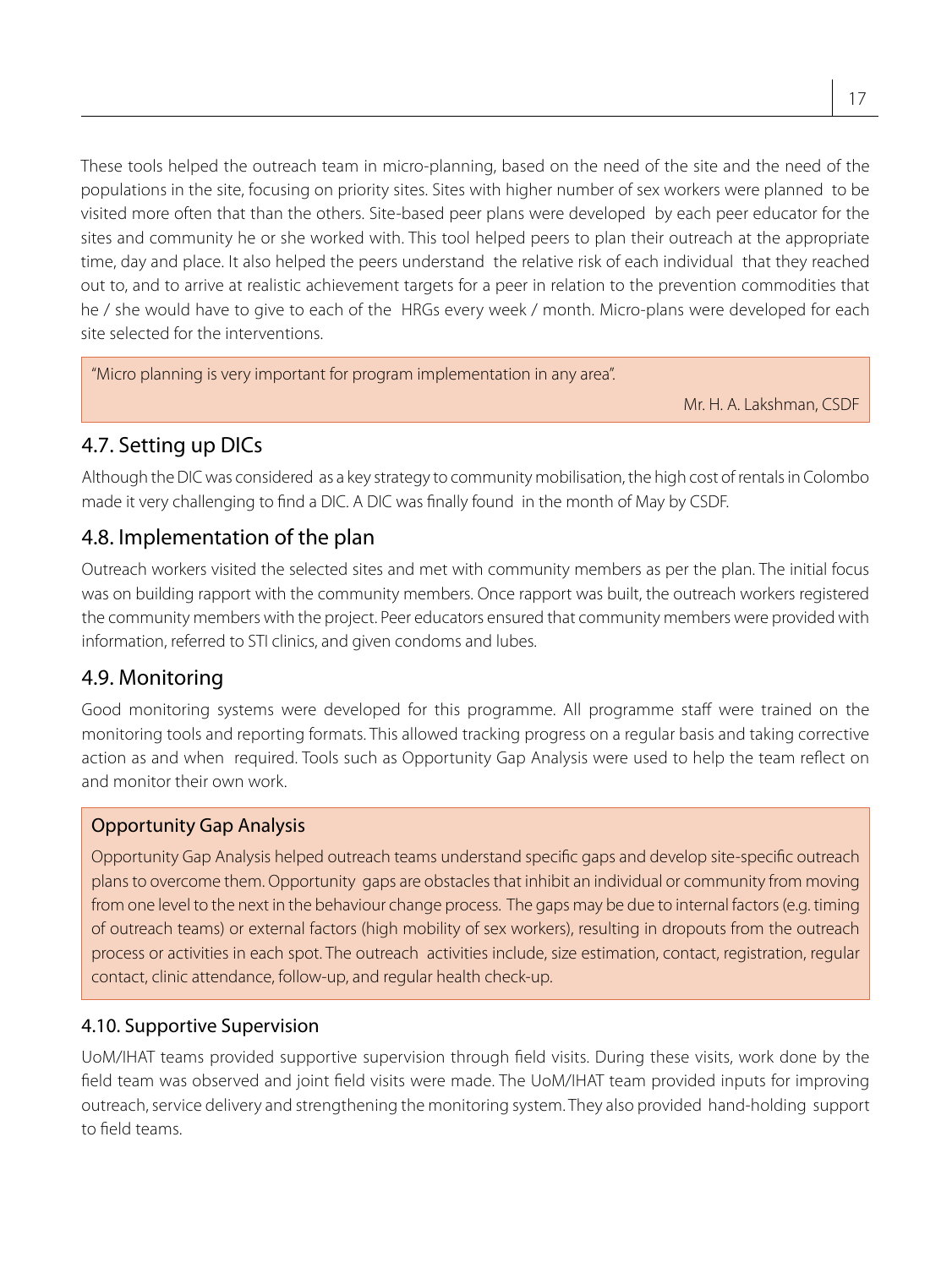### MONITORING & EVALUATION 5

The UoM/IHAT team supported CSDF and COJ to develop and implement an effective M&E system. Key considerations in designing the M&E system were that its usage was understood equally by the community and partner NGOs, and that it should be participatory. It should not be seen as a means to find faults in the implementation process. Rather, it should be able to timely identify opportunity gaps in project implementation.

#### Reporting formats

In order to effectively capture data on critical indicators, formats were developed at two levels: the outreach level and the programme level, as follows:

- Registration Form
- Peer Education Calendar
- Referral Slip
- Outreach Worker Report
- Condom Outlet/Depot Register
- Commodity Stock Register
- DIC Register
- Counseling Register

The following charts describe the roles and responsibilities of each format and the frequency of compiling them.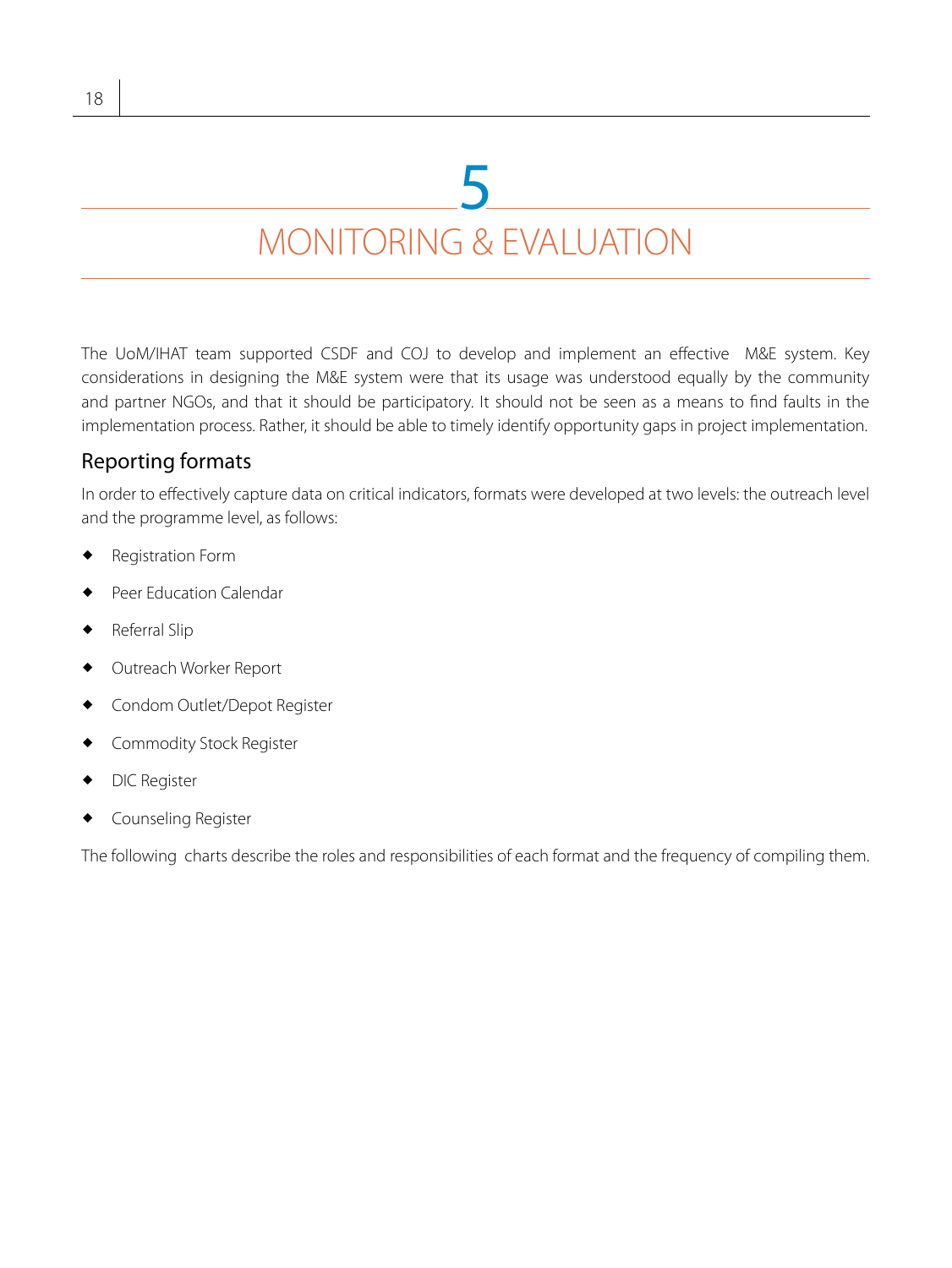#### Outreach level formats



#### Programme level formats

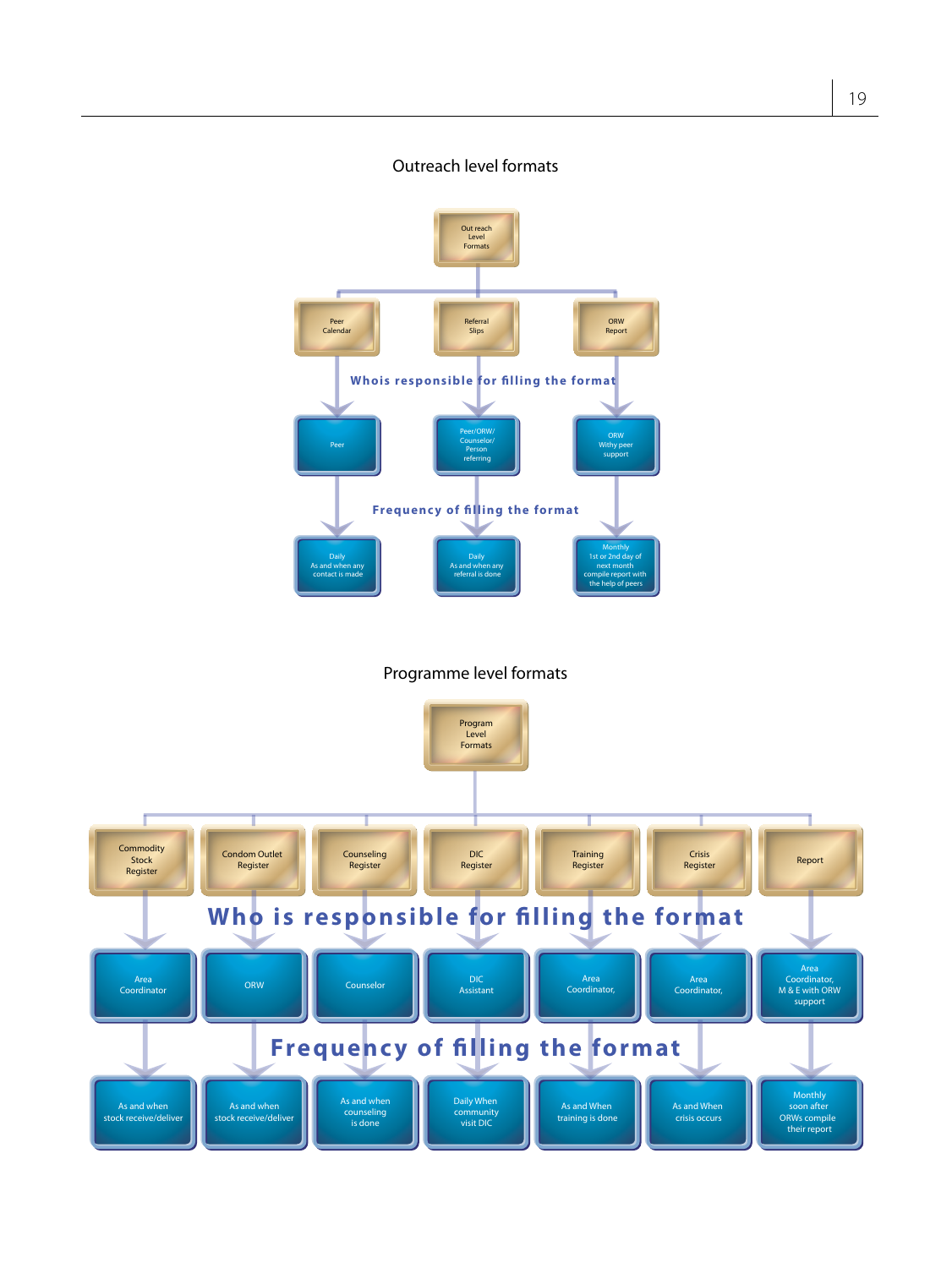### **RESULTS** 6

The pilot initiative was successful in achieving most of its desired outcomes. All the planned activities and trainings were conducted as per the agreed work plan. A political controversy related to MSM in the country arose in September, resulting in the closured (at least temporarily)of MSM interventions in the project, and this also affected other HIV and AIDS prevention programmes in the country. Because of this development, we were unable to achieve some of the targets related to coverage among MARPs. On the other hand, the project was successful in bringing different stakeholders together, generating good quality data, showcasing a viable programme model, and building the capacity of local teams. Some of the key contributions made by the project are:

"The initiative proves the critical value of community involvement which the country can adopt for scale-up through Global Fund support."

- Dr. David Bridger, UNAIDS

Developed a sound HIV and AIDS programme for demonstration purposes - The pilot project developed in Sri Lanka was evidence-based, scalable, community-friendly, and with strong management systems. It showcases some of the best practices in HIV and AIDS prevention, which can be replicated by other organizations. The project can be used as a demonstration site to build the capacity of practitioners working in the area of HIV and AIDS in Sri Lanka.

"Systems developed under pilot initiatives are very good and same have been incorporated under GFATM project".

- Mr. H. A. Lakshman, CSDF

Build the capacity of local team - Another key contribution made by the project is the strengthened capacity of local staff. Members of staff who were part of the initiative developed knowledge about different programmatic components related to HIV and AIDS programming, including mapping, programme planning, outreach planning, monitoring and evaluation. These staff have grown in their careers because of the capacity building support provided, and can contribute to scaling up HIV and AIDS programmes, and to building capacities of others. One of the implementing partners, CSDF, is already playing a major role in GFATM Round 9 supported HIV and AIDS programming in the country. The focus on capacity building during the design and implementation of the pilot initiative will contribute to strengthening HIV and AIDS programming in the country in the long run.

"The project has build up the capacity of new groups of people to implement the program among FSW and MSM". - Ms. Revati Chawla, UNFPA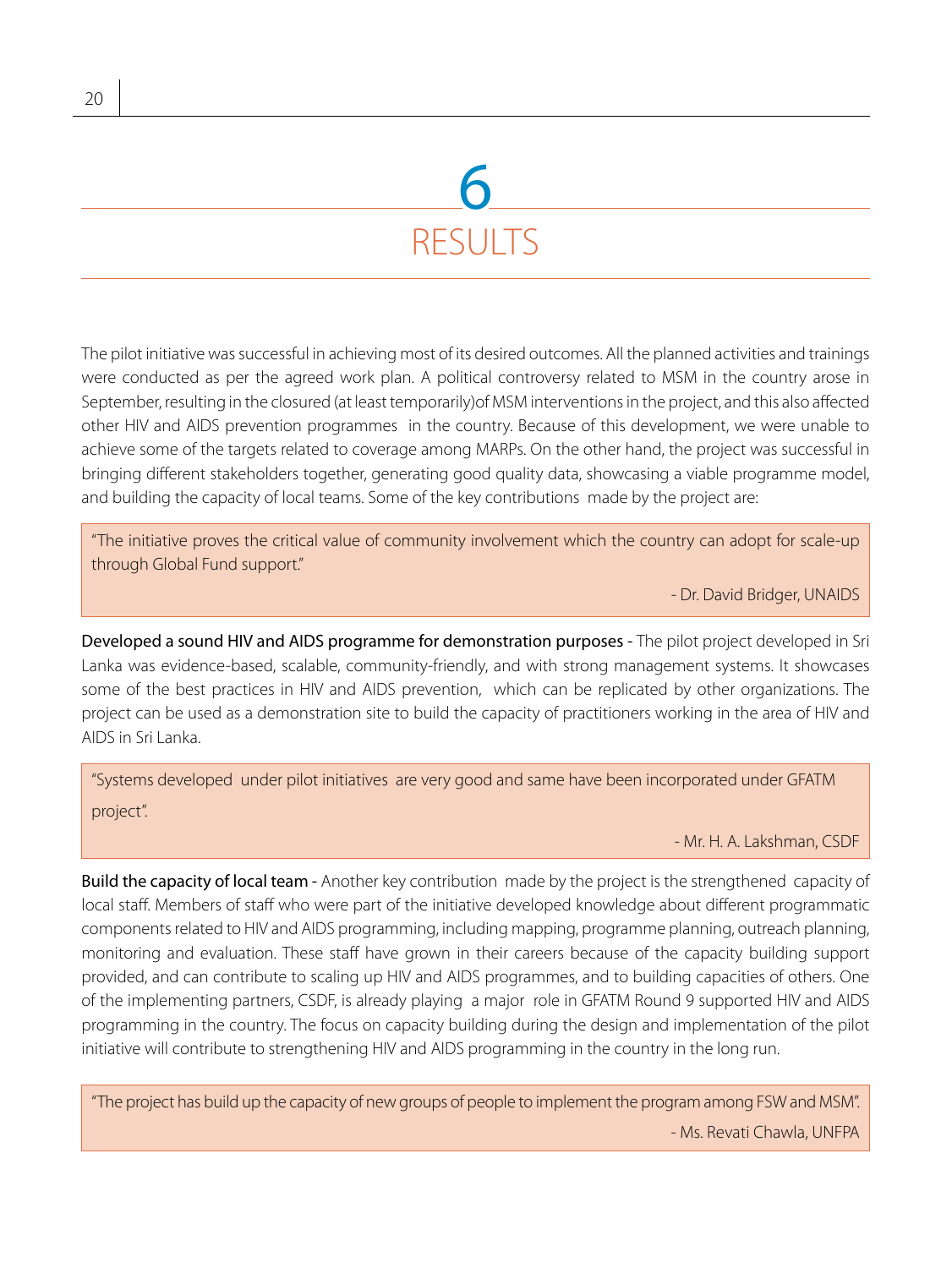Brought different stakeholders together - The pilot initiative brought different stakeholders together, including, the Government of Sri Lanka, the UN system, the World Bank, the Ministry of Healthcare and Nutrition, and the police department. It helped create a better understanding about HIV and AIDS programming among most-at-risk populations, and helped to enhance the enabling environment within the country.

Base for implementation of GFATM Round 9 project - The pilot project developed a strong base for the implementation of the GFATM Round 9 project in the country. The good-quality evidence generated in the pilot, the strengthened capacities of local teams, the proven effectiveness of the programme, and strong systems for programming and monitoring, will help to quickly scale up the Round 9 supported projects in different parts of the country.

"The community is very creative, and building their capacity has given good results. "

- Dr. Dayanath Ranatunga, UNAIDS

Developed strong systems - Another key contribution of the pilot initiative was in developing strong monitoring and planning systems. During the initiative, local teams were trained on micro-planning tools and different monitoring formats. These tools helped in developing evidence-based programming, with monitoring of progress on a regular basis. The same tools can be incorporated in the GFATM Round 9 project.

Development of training manuals - Seven t raining manuals were developed during the project:

Module 1: Introduction and Overview

Module 2: Induction

Module 3: Outreach and Microplanning

Module 4: Communication

Module 5: Counseling

Module 6: Crisis and Violence

Module 7: Monitoring and Reporting

All of these training manuals have been shared with the PRs of the GFATM Round 9 project.

Scale up in coverage among MARPs - Due to adverse media coverage, the COJ programme was closed midway through the project. Nevertheless, CSDF data show impressive growth in coverage over the period. Given below is the chart depicting the number of individuals reached in the period April to November 2011.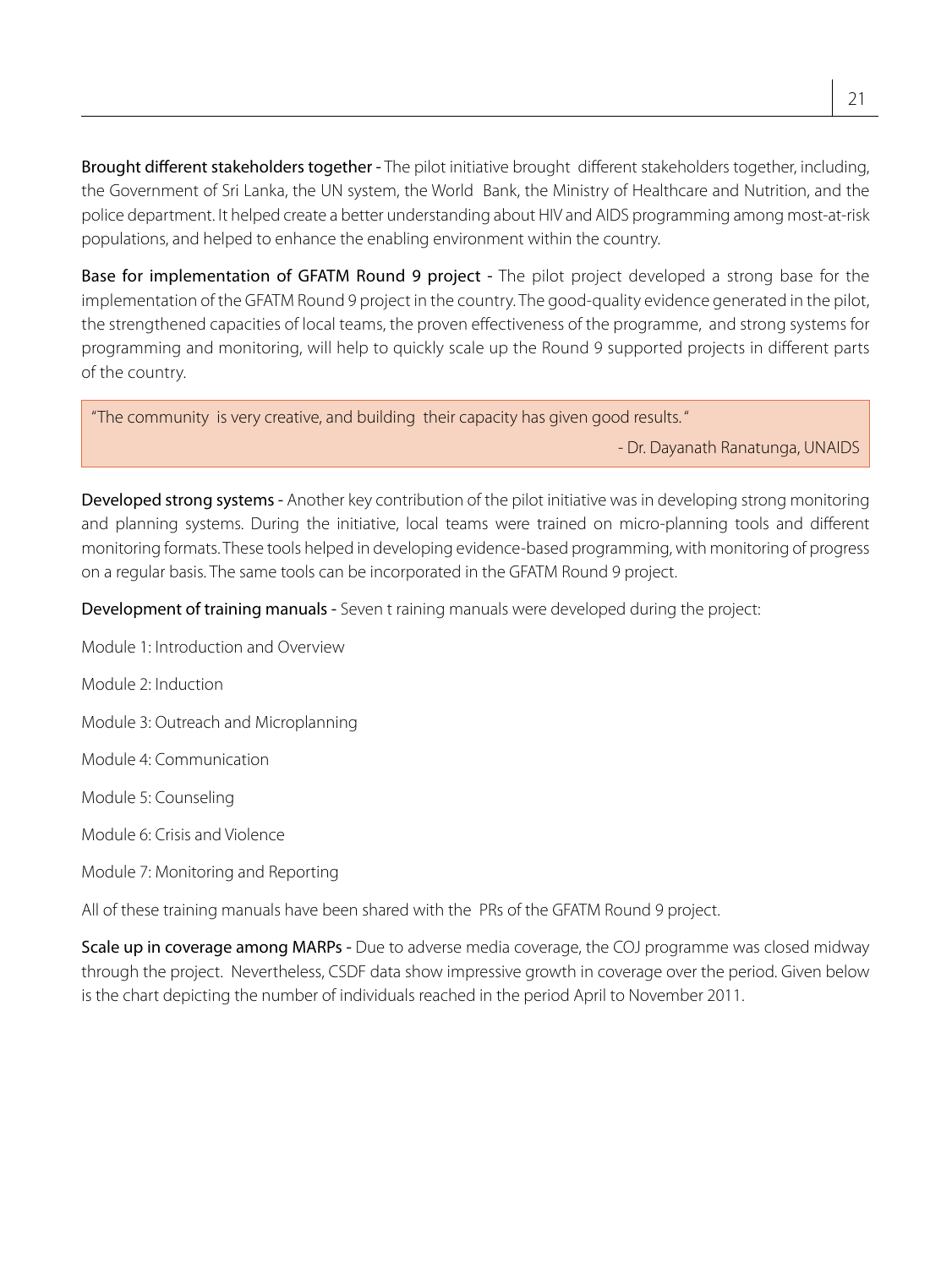



It can be seen that the project has continuously reached out to more community members. The political controversy around interventions with MSM also had some negative impact on CSDF, and explains the decline in outreach in the months of October and November.

Increase in condom distribution - Ensuring timely and sufficient provision of condoms to MARPs is key to good HIV and AIDS prevention programming. The graph below depicts condom distribution by the project during the period June to November 2011.





It can be seen that the project has continuously reached out to more community members. The political controversy around interventions with MSM also had some negative impact on CSDF, and explains the decline in outreach in the months of October and November.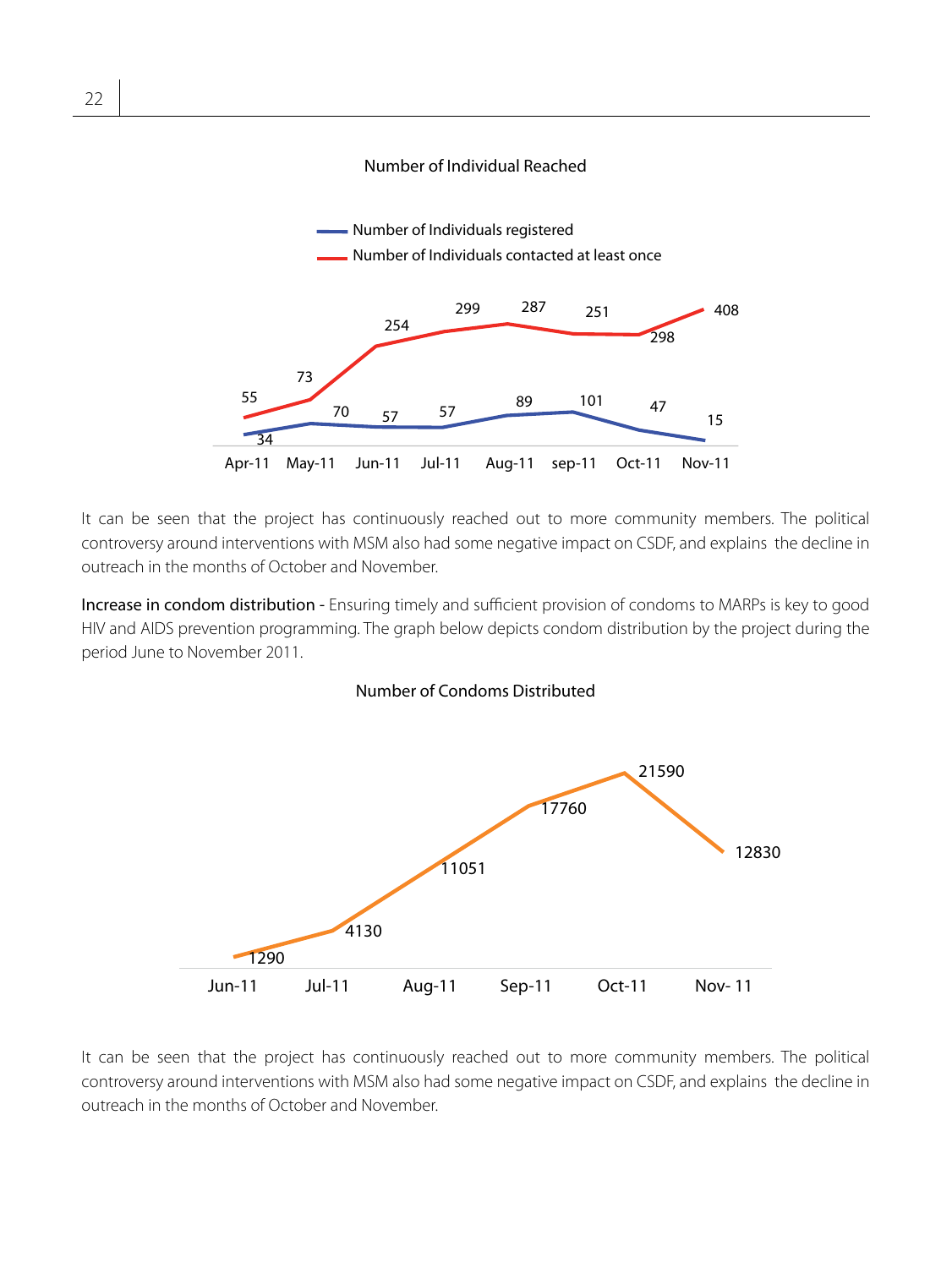Referrals for STI and HIV testing - There has been a steady increase in the number of FSWs referred for STI and HIV testing. In the period from April to November 2011, approximately 25 per cent of the total FSWs registered with the project were referred for testing. Given below is the graph depicting this trend:



Cumulative number of FSWs referred at least once for STI/HIV consultations and services Cumulative number of FSWs referred atleast once for FSWS referred at least once for STI/HIV consul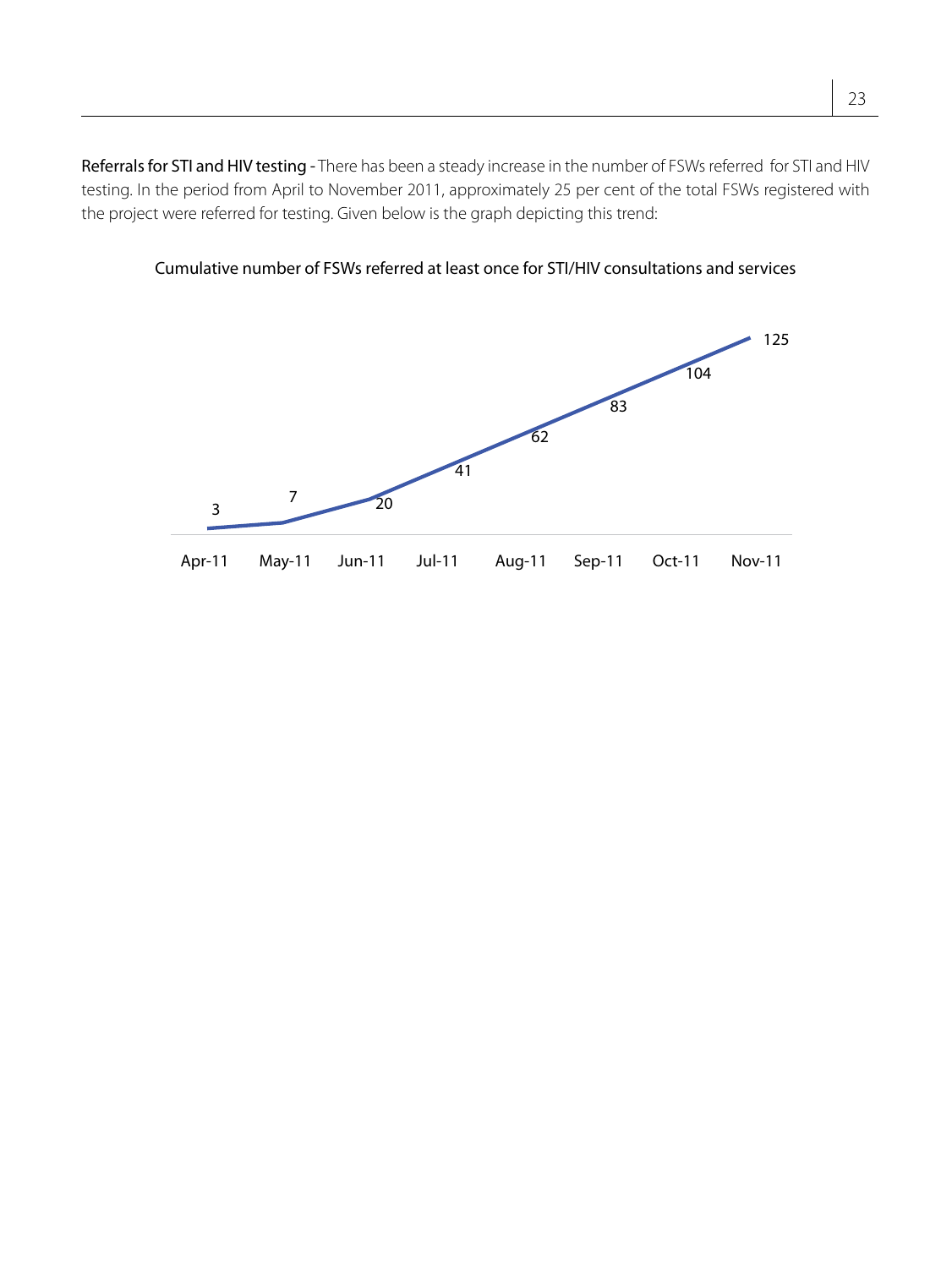### LESSONS LEARNED 7

This pilot initiative provided some valuable lessons that will be useful for scaling up HIV and AIDS programming in Sri Lanka. Some of the key lessons learned are:

a. Evidence-based programming produces good results: In the design and implementation of the pilot initiative, there was always a focus on generating good quality evidence and using the evidence in planning and implementation. Initially, through mapping, high priority sites were chosen for intervention. Then, through micro–planning, effective outreach plans were developed to reach the MARPs in the selected sites, and outreach was prioritised based on risk of the population. Regular monitoring allowed tracking of the progress and taking timely corrective measures.

"Analysis of data helped in reaching out to large numbers of sex workers".

- Mr. H. A. Lakshman, CSDF

- b. Involvement of the community is extremely important: The community was involved in the project right from the stages of mapping and planning, to implementation and monitoring. Involving communities helped the project team to understand the ground realties and develop appropriate strategies. This shows the need of involving the community in all the stages of the programme cycle for effective implementation.
- c. Building capacity of field teams strengthens programme implementation: The pilot initiative focused on building the capacities of the field teams through trainings, supportive supervision and on-field support. This helped improve quality of the programming. The project also developed local trainers who can continue to build capacities of local teams as the project scales up.
- d. The necessary of having good systems in place: The design of the pilot initiative focused on having good management systems in place at all levels. A Steering Committee was formed, including stakeholders from the Government, UN system, World Bank and partners, to oversee the management of the programme. It helped in creating synergies among different organizations. During the implementation stage, systems for regular monitoring and supervision were developed. This helped in ensuring proper implementation of the project, and highlights the need for focusing on developing good systems for the success of any project.
- e. More focus on creating an enabling environment is required: Adverse media coverage and its negative impact on the programme shows the need for increased focus on creating an enabling environment. It also shows that when working on culturally sensitive issues, better understanding of the local situation is required, along with a focus on building broader networks with different stakeholders, including media, political and religious leaders. A hostile environment makes it difficult for community- based organisations to survive and function in the interest of the community. COJ as a CBO disintegrated after the adverse

24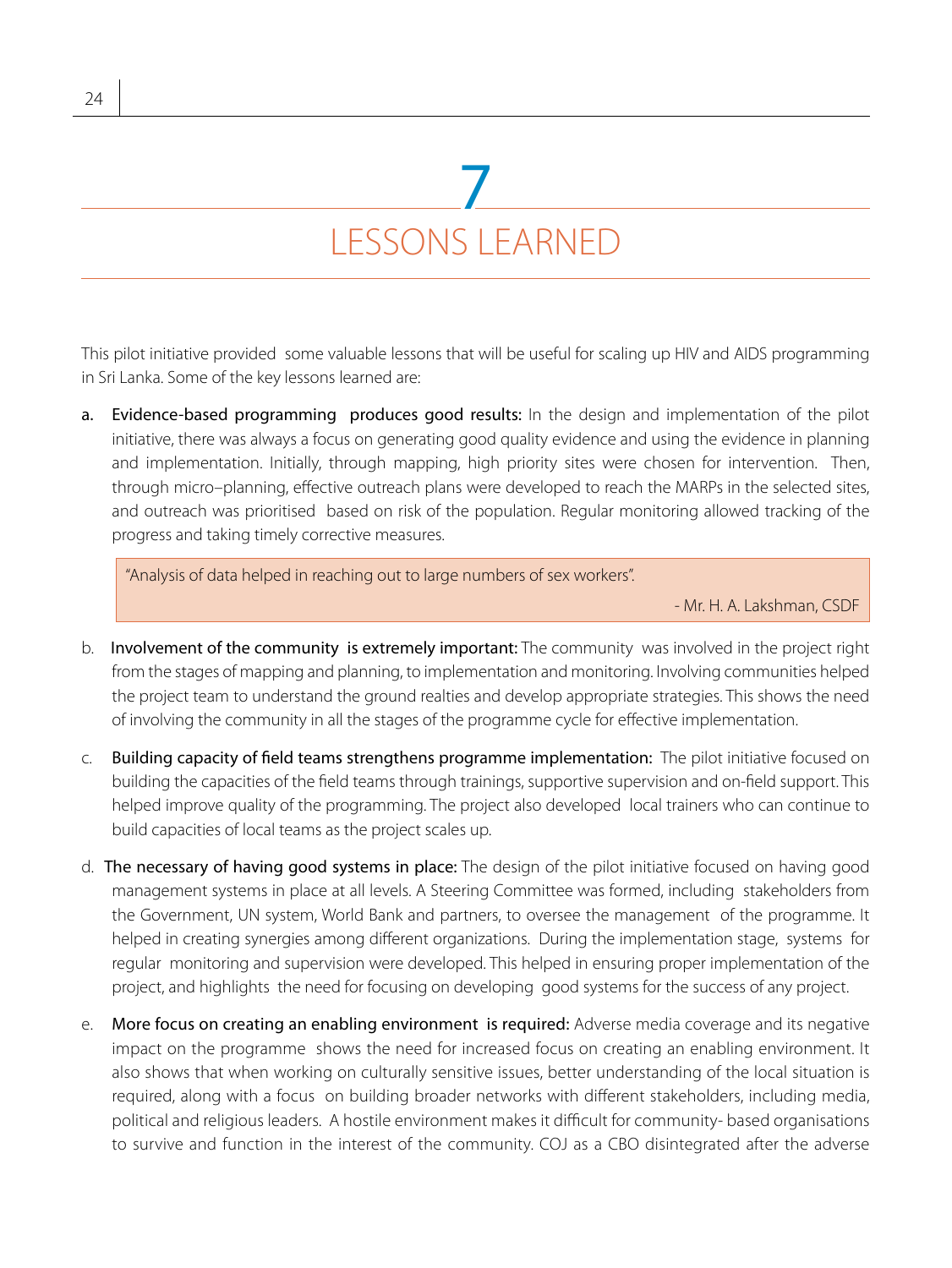media coverage, and gains from the project were lost as the community dispersed and went into hiding due to fear. Therefore advocacy should start along with program design itself, and should be an integral part of program implementation.

"There is need to build partnerships with other like-minded organizations working on HIV AND AIDS". - Mr. Jude, CoJ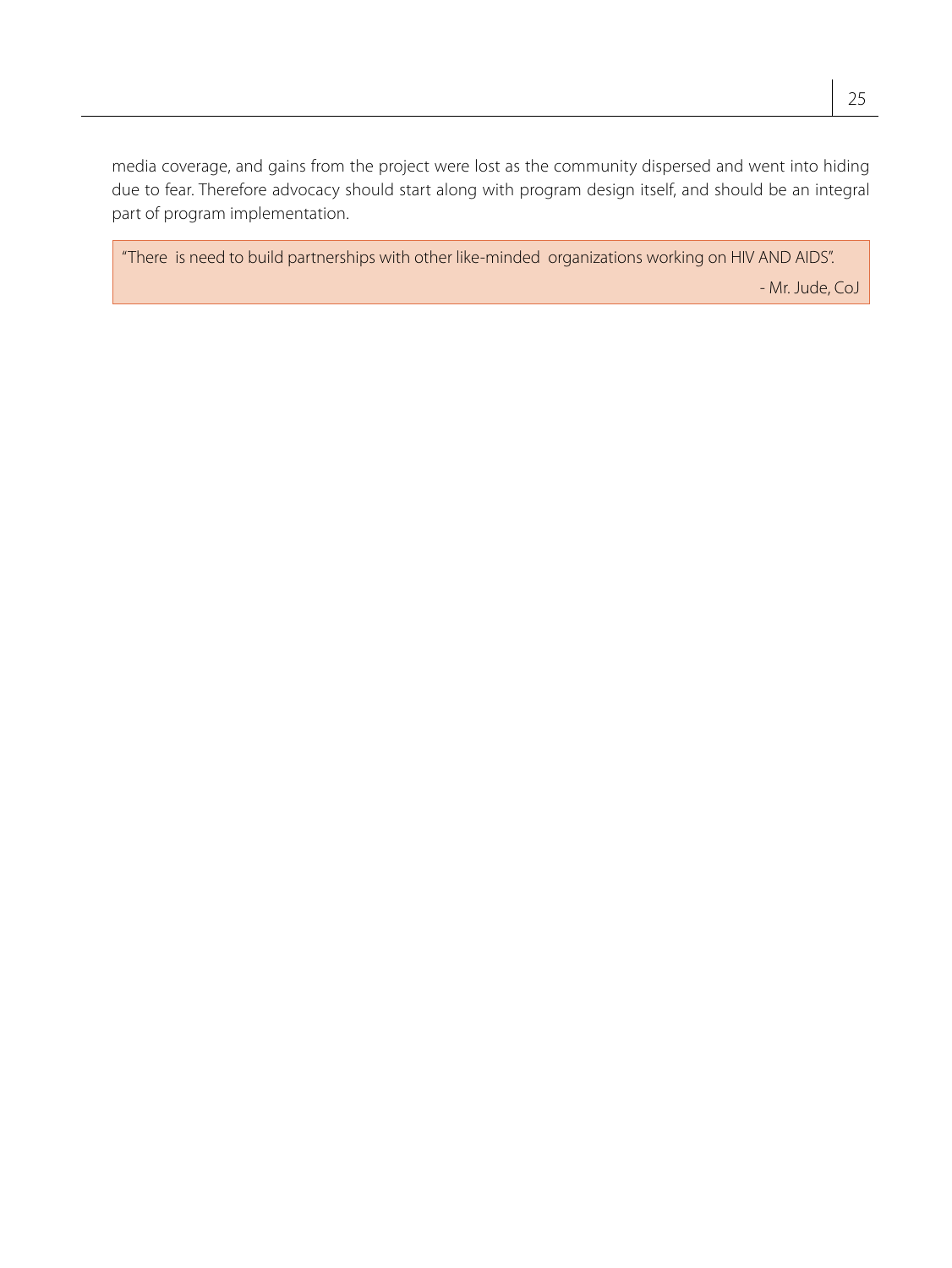## 8

### CONCLUSIONS AND WAY FORWARD

This pilot project was the first of its kind in the country. It has brought different stakeholders together and used their strengths to develop a comprehensive response to HIV and AIDS. The project progressed well until September-October 2011, when political controversy affected the implementation of the initiative.

The project was timely, as the country has received funding from GFATM round 9 to scale up MARPs interventions in the country. The capacities built locally will help in scaling up the interventions. Following this project, UoM/ IHAT have been involved in conducting Training of Trainers for teams from Sarvodaya and NASCP, which are the Primary Recipients of the GFATM Round 9 grant. The learning and products from the project have been shared with these organisations, for replication.

The project team of CSDF has build its capacity to work with FSWs in a systematic way, which will help them in scaling up interventions as a sub-recipient in the GFATM round 9 project. However, there is a need to further orient them on emerging best practices in the area of HIV prevention. In addition, for field teams, more supportive supervision is required.

The adverse media coverage of MSM in September and October 2011 highlighted the notion that more effort is required to create an enabling environment in the country. There is need to increase the dialogue among different stakeholders, including government, religious leaders, civil society and donors. The UN system and the Ministry of Healthcare and Nutrition need to play a more pro-active role in networking with media and other stakeholders.

Overall, the project was successful in achieving most of its desired outcomes. It has provided some valuable lessons and learnings regarding the implementation of HIV and AIDS prevention programmes in the country. Learnings from the project needs to be incorporated in the next steps, to ensure that the programme increases its efficiency and effectiveness.

"Past experiences and capacity building will help in continuing good work in future".

- Mr. Jude, CoJ